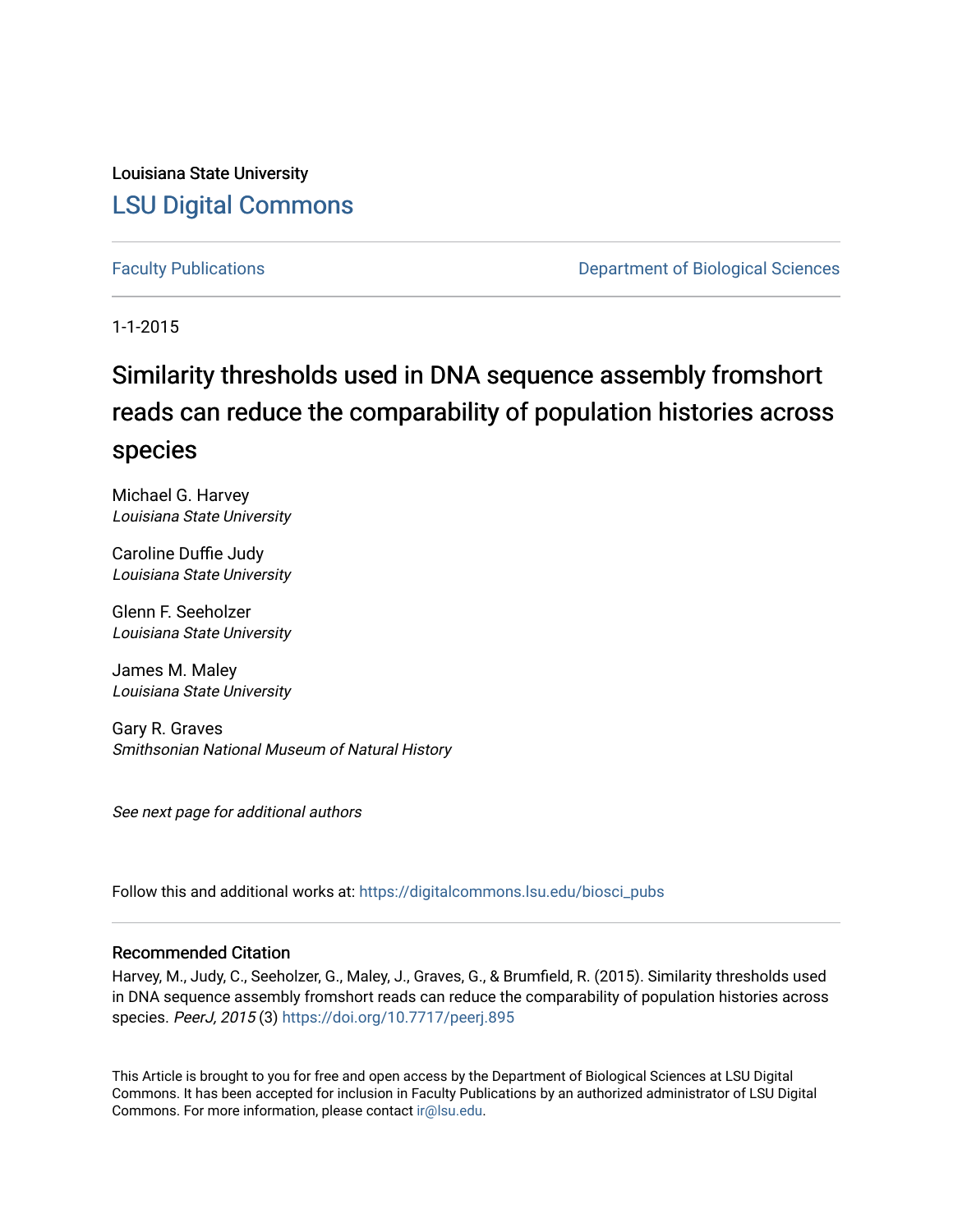#### Authors

Michael G. Harvey, Caroline Duffie Judy, Glenn F. Seeholzer, James M. Maley, Gary R. Graves, and Robb T. Brumfield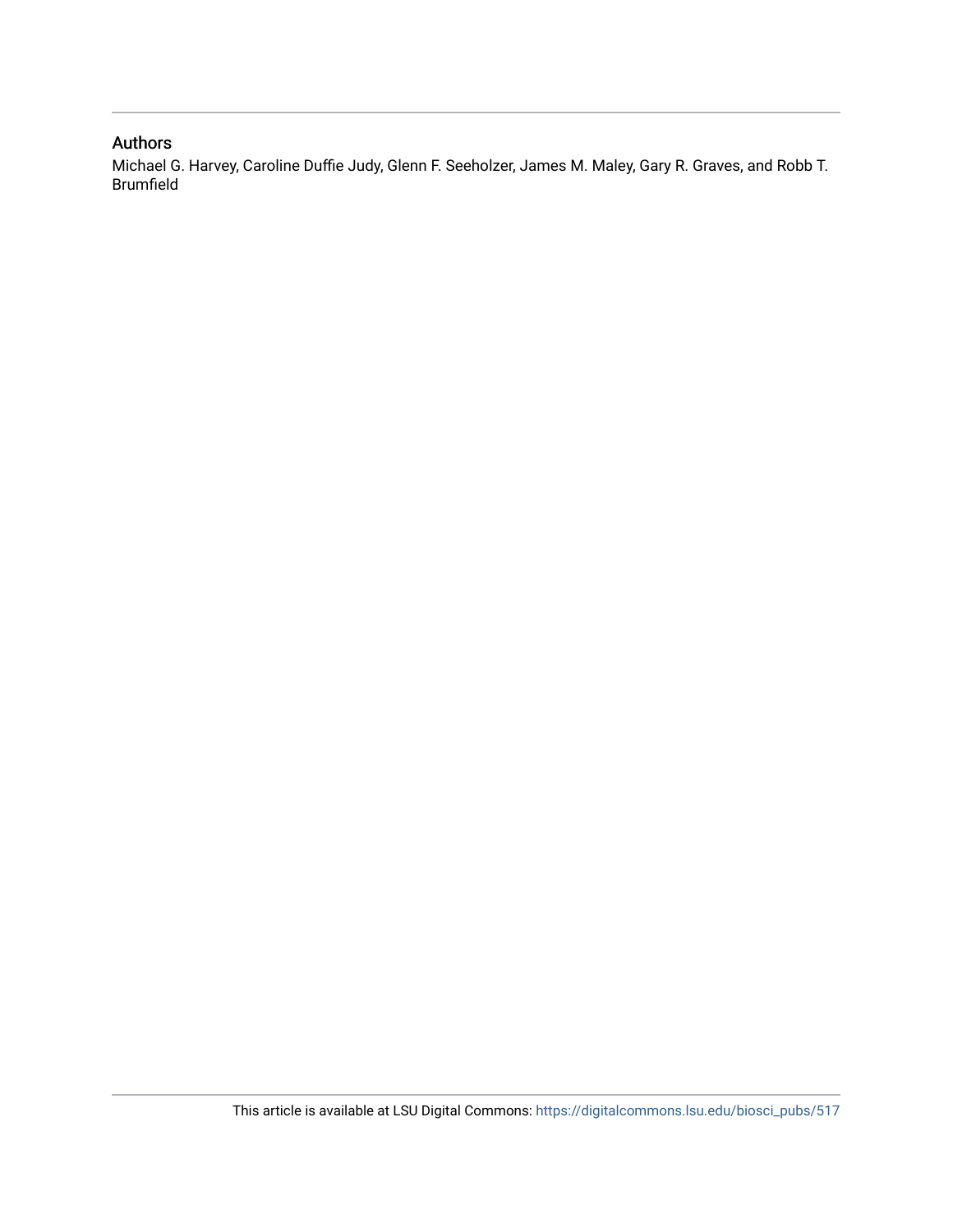# **PeerJ**

# **Similarity thresholds used in DNA sequence assembly from short reads can reduce the comparability of population histories across species**

Michael G. Harvey<sup>1,2</sup>, Caroline Duffie Judy<sup>1,2,3</sup>, Glenn F. Seeholzer<sup>1,2</sup>, James M. Maley**1,2,4** , Gary R. Graves**3,5** and Robb T. Brumfield**1,2**

**<sup>1</sup>** Museum of Natural Science, Louisiana State University, Baton Rouge, LA, USA

**<sup>2</sup>** Department of Biological Sciences, Louisiana State University, Baton Rouge, LA, USA

**<sup>3</sup>** Department of Vertebrate Zoology, MRC-116, National Museum of Natural History,

**<sup>4</sup>** Moore Laboratory of Zoology, Occidental College, Los Angeles, CA, USA

**<sup>5</sup>** Center for Macroecology, Evolution and Climate, Natural History Museum of Denmark,

University of Copenhagen, Copenhagen Ø, Denmark

# **ABSTRACT**

Comparing inferences among datasets generated using short read sequencing may provide insight into the concerted impacts of divergence, gene flow and selection across organisms, but comparisons are complicated by biases introduced during dataset assembly. Sequence similarity thresholds allow the *de novo* assembly of short reads into clusters of alleles representing different loci, but the resulting datasets are sensitive to both the similarity threshold used and to the variation naturally present in the organism under study. Thresholds that require high sequence similarity among reads for assembly (stringent thresholds) as well as highly variable species may result in datasets in which divergent alleles are lost or divided into separate loci ('over-splitting'), whereas liberal thresholds increase the risk of paralogous loci being combined into a single locus ('under-splitting'). Comparisons among datasets or species are therefore potentially biased if different similarity thresholds are applied or if the species differ in levels of within-lineage genetic variation. We examine the impact of a range of similarity thresholds on assembly of empirical short read datasets from populations of four different non-model bird lineages (species or species pairs) with different levels of genetic divergence. We find that, in all species, stringent similarity thresholds result in fewer alleles per locus than more liberal thresholds, which appears to be the result of high levels of over-splitting. The frequency of putative under-splitting, conversely, is low at all thresholds. Inferred genetic distances between individuals, gene tree depths, and estimates of the ancestral mutation-scaled effective population size  $(\theta)$  differ depending upon the similarity threshold applied. Relative differences in inferences across species differ even when the same threshold is applied, but may be dramatically different when datasets assembled under different thresholds are compared. These differences not only complicate comparisons across species, but also preclude the application of standard mutation rates for parameter calibration. We suggest some best practices for assembling short read data to maximize comparability, such as using more liberal thresholds and examining the impact of different thresholds on each dataset.

Submitted 27 February 2015 Accepted 27 March 2015 Published 21 April 2015

Corresponding author Michael G. Harvey, [mharve9@lsu.edu](mailto:mharve9@lsu.edu)

[Academic editor](https://peerj.com/academic-boards/editors/) [Scott Edwards](https://peerj.com/academic-boards/editors/)

[Additional Information and](#page-13-0) [Declarations can be found on](#page-13-0) [page 12](#page-13-0)

[DOI](http://dx.doi.org/10.7717/peerj.895) **[10.7717/peerj.895](http://dx.doi.org/10.7717/peerj.895)**

Copyright 2015 Harvey et al.

[Distributed under](http://creativecommons.org/licenses/by/4.0/) [Creative Commons CC-BY 4.0](http://creativecommons.org/licenses/by/4.0/)

**OPEN ACCESS**

Smithsonian Institution, Washington, D.C., USA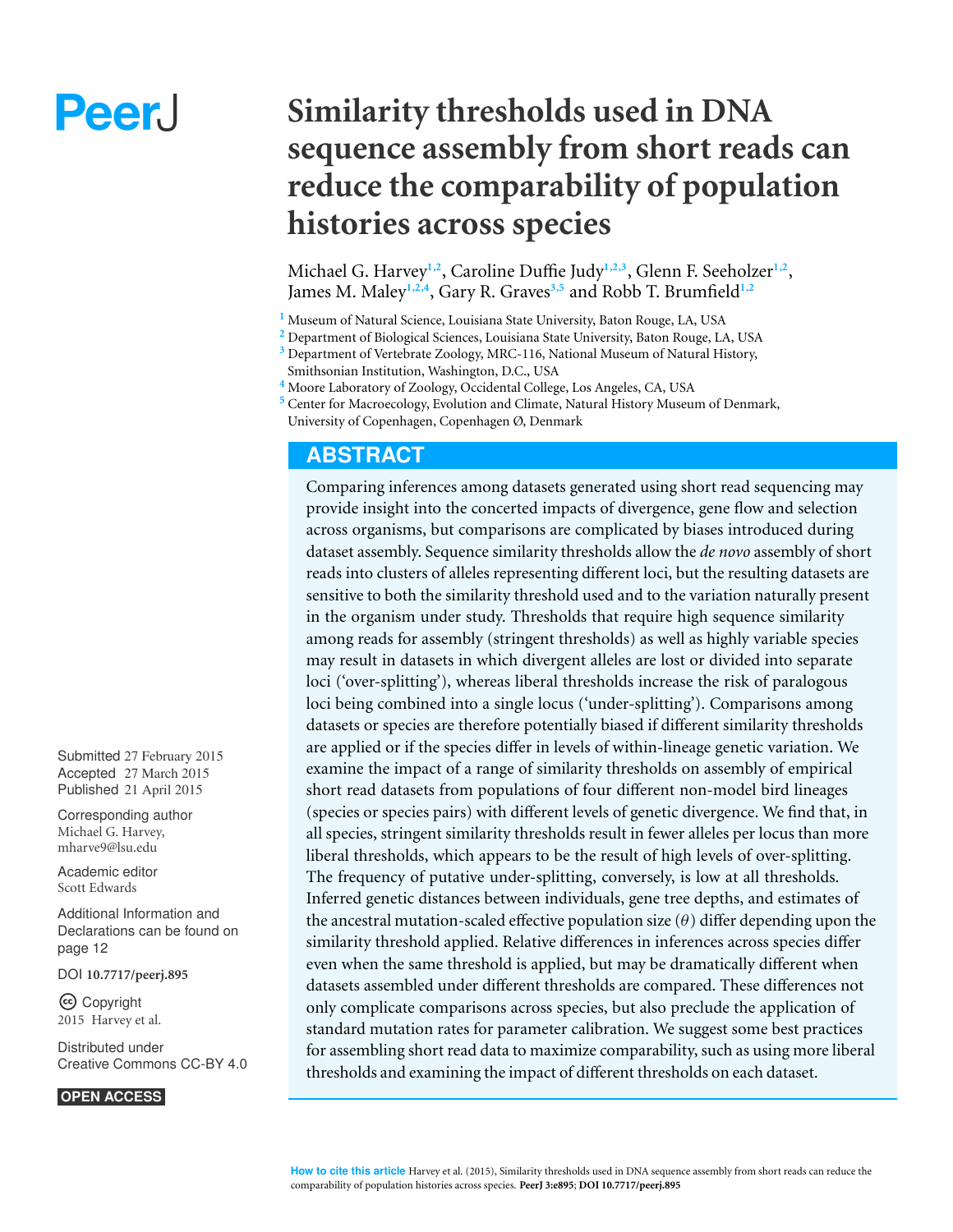**Subjects** Bioinformatics, Evolutionary Studies, Genetics, Genomics, Molecular Biology **Keywords** Next-generation sequencing, Bioinformatics, Birds, Non-model species, Phylogeography, Population genetics

# **INTRODUCTION**

With the proliferation of population-level datasets obtained using massively parallel sequencing technologies, there is increasing interest in studies that compare inferences from genomic datasets obtained from different species (e.g., *[Leach´eet](#page-16-0) [al.,](#page-16-0) [2013](#page-16-0)*; *[Smith](#page-17-0) [et](#page-17-0) [al.,](#page-17-0) [2013](#page-17-0)*) or from different genomic regions (e.g., *[Evans](#page-15-0) [et](#page-15-0) [al.,](#page-15-0) [2014](#page-15-0)*; *[Harvey](#page-15-1) [et](#page-15-1) [al.,](#page-15-1) [2013](#page-15-1)*; *[Leach´e](#page-16-1) [et](#page-16-1) [al.,](#page-16-1) [2015](#page-16-1)*). Assembly of short sequence reads into orthologous loci is a key component of post-sequence processing, and commonly used methods can lead to biases in population genetic parameter estimation (*[Ilut,](#page-16-2) [Nydam](#page-16-2) [&](#page-16-2) [Hare,](#page-16-2) [2014](#page-16-2)*). Here, we explore the effect of one major source of bias on the comparability of datasets and inferences.

Sequence similarity provides the information necessary for assembling reads into orthologous loci (*[Pop](#page-16-3) [&](#page-16-3) [Salzberg,](#page-16-3) [2008](#page-16-3)*; *[Chaisson,](#page-14-0) [Brinza](#page-14-0) [&](#page-14-0) [Pevzner,](#page-14-0) [2009](#page-14-0)*). By setting a sequence similarity threshold, researchers attempt to assemble similar, presumably orthologous reads into loci while separating or removing dissimilar, presumably non-orthologous reads (e.g., *[Etter](#page-14-1) [et](#page-14-1) [al.,](#page-14-1) [2011](#page-14-1)*; *[Catchen](#page-14-2) [et](#page-14-2) [al.,](#page-14-2) [2011](#page-14-2)*). Selecting the most appropriate similarity threshold is challenging, primarily because the amount of genetic (allelic) variation can vary greatly among orthologous loci within a species (*[Ilut,](#page-16-2) [Nydam](#page-16-2) [&](#page-16-2) [Hare,](#page-16-2) [2014](#page-16-2)*). Because the amount of genetic variation also varies among species and genomic regions, a particular similarity threshold may impact each dataset differently, potentially influencing inferences in comparative studies.

Many methods default to a stringent similarity threshold, often requiring 98–99% sequence similarity among reads for assembly (e.g., *[Catchen](#page-14-2) [et](#page-14-2) [al.,](#page-14-2) [2011](#page-14-2)*; *[Lu](#page-16-4) [et](#page-16-4) [al.,](#page-16-4) [2013](#page-16-4)*). However, stringent similarity thresholds may split orthologous reads into multiple loci if the reads come from alleles that are more different than the threshold permits (hereafter "over-splitting"; [Fig. 1A\)](#page-4-0). More liberal similarity thresholds permit the assembly of more dissimilar orthologous reads into loci, but are more susceptible to including paralogous reads in the assembly (hereafter "under-splitting"; [Fig. 1B\)](#page-4-0). Using simulations, *[Rubin,](#page-17-1) [Ree](#page-17-1) [&](#page-17-1) [Moreau](#page-17-1) [\(2012\)](#page-17-1)* found that under-splitting was frequent at more liberal similarity thresholds in phylogenetic datasets, but did not strongly bias inference. *[Catchen](#page-14-3) [et](#page-14-3) [al.](#page-14-3) [\(2013\)](#page-14-3)* examined RAD-Seq data from three-spined sticklebacks, and found that over-splitting was an issue when datasets were processed with similarity thresholds more stringent than 96%. *[Ilut,](#page-16-2) [Nydam](#page-16-2) [&](#page-16-2) [Hare](#page-16-2) [\(2014\)](#page-16-2)* tested the impact of similarity threshold selection on both over- and under-splitting in three simulated and one empirical RAD-Seq dataset. They found that under-splitting was minimal and that affected loci were easily identified due to the presence of individuals with more alleles than expected given their ploidy, but that over-splitting was significant at more stringent similarity thresholds.

Comparative phylogeographic and population genetics studies are particularly susceptible to biases resulting from similarity thresholds, particularly over-splitting. Different species often exhibit different levels of genetic diversity (*[Lewontin,](#page-16-5) [1974](#page-16-5)*; *[Taberlet](#page-17-2)*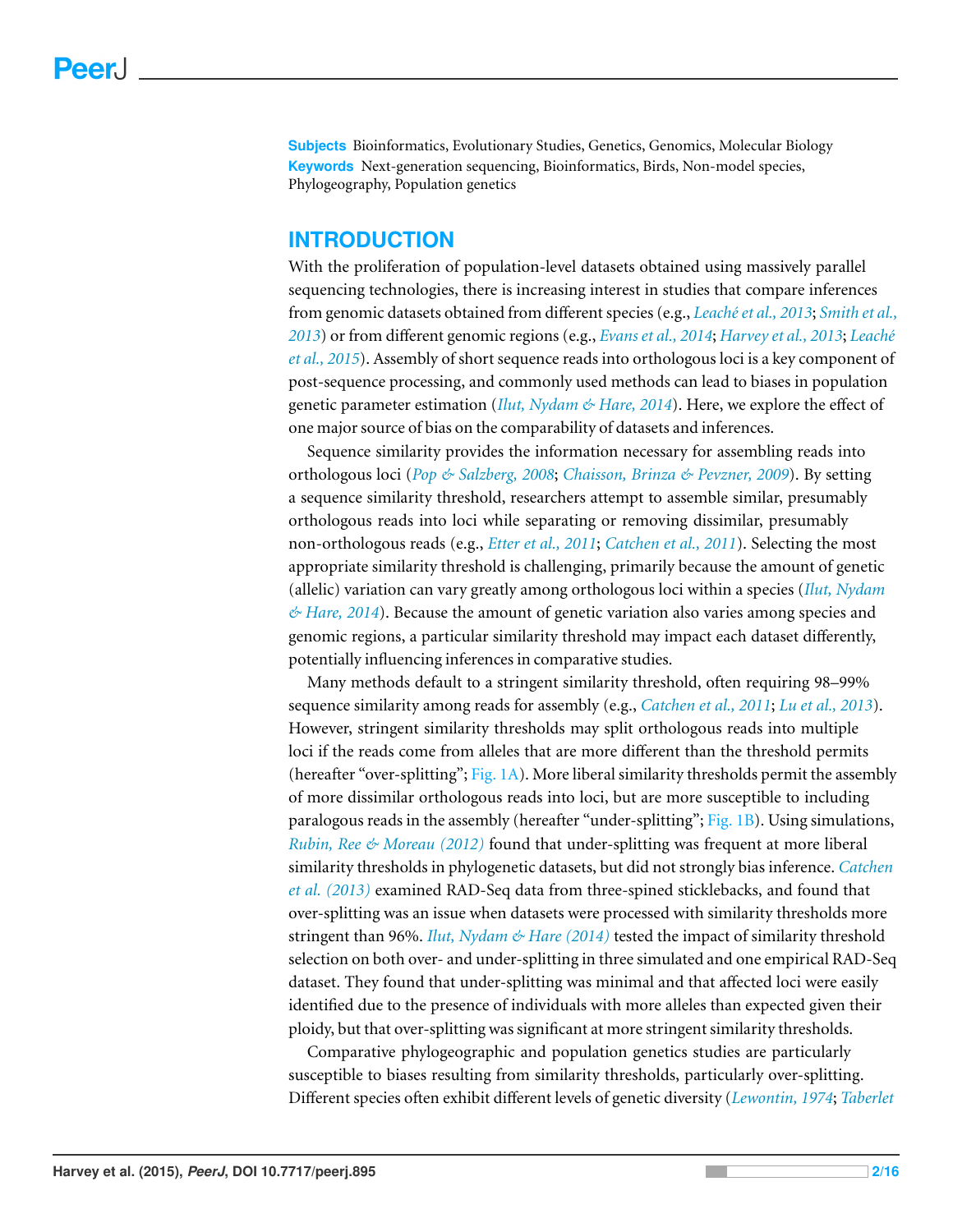<span id="page-4-0"></span>

**Figure 1 Two ways in which similarity thresholds can result in spurious assemblies.** (A) over-splitting occurs when reads from different alleles from the same genomic position are spuriously split into multiple loci due to lower similarity than the similarity threshold parameter, and (B) under-splitting occurs when reads from different genomic positions are clustered into a single locus due to higher similarity than the similarity threshold parameter. Gray bars represent identical sequence across reads, whereas colored squares represent alternate alleles at SNPs.

*[et](#page-17-2) [al.,](#page-17-2) [1998](#page-17-2)*; *[Smith](#page-17-3) [et](#page-17-3) [al.,](#page-17-3) [2014](#page-17-3)*; *[Romiguier](#page-17-4) [et](#page-17-4) [al.,](#page-17-4) [2014](#page-17-4)*), and this variation across species may interact with the application of similarity thresholds to differentially bias datasets. *[Huang](#page-15-2) [&](#page-15-2) [Knowles](#page-15-2) [\(in](#page-15-2) [press\)](#page-15-2)*, for example, found that mutational spectra of datasets simulated under deeper species trees were biased downwardly relative to those simulated under shallow species trees when processed with the same similarity threshold (both 98% and 95% similarity were examined). The effects of similarity thresholds have not been examined, however, using empirical data from species that vary in their levels of genetic diversity. Although diverse parameters required for short read assembly are worthy of scrutiny, we focus on similarity thresholds as they are particularly important for maintaining comparability across species with different levels of variation.

In this study, we examine the effect of similarity thresholds on dataset assembly and phylogeographic inferences across four non-model bird lineages that vary in divergence. We sample two populations or species within each lineage and assemble a RAD-Seq dataset for each lineage at a series of similarity thresholds to assess the impact of different thresholds on the number of unique alleles observed within assembled loci. We investigate the effect of different similarity thresholds on estimates of standard population genetic and phylogeographic parameters within species and in comparisons across species.

# **MATERIALS AND METHODS**

#### **Study species and sampling**

We sampled four individuals from each of two populations, as determined based on taxonomy and prior genetic data, in four lineages [\(Table](http://dx.doi.org/10.7717/peerj.895/supp-5) [S1\)](http://dx.doi.org/10.7717/peerj.895/supp-5). The first lineage includes Clapper (*Rallus crepitans* JF Gmelin, 1788) and King (*R. elegans* JJ Audubon, 1834) rails, sister species of medium-sized water birds that interbreed in a narrow hybrid zone centered on a salinity gradient (*[Maley,](#page-16-6) [2012](#page-16-6)*; *[Maley](#page-16-7) [&](#page-16-7) [Brumfield,](#page-16-7) [2013](#page-16-7)*). We also examined the Streamertail (*Trochilus polytmus* C Linnaeus, 1758), a hummingbird endemic to Jamaica that comprises two subspecies (*T. p. polytmus* and *T. p. scitulus*) that differ primarily in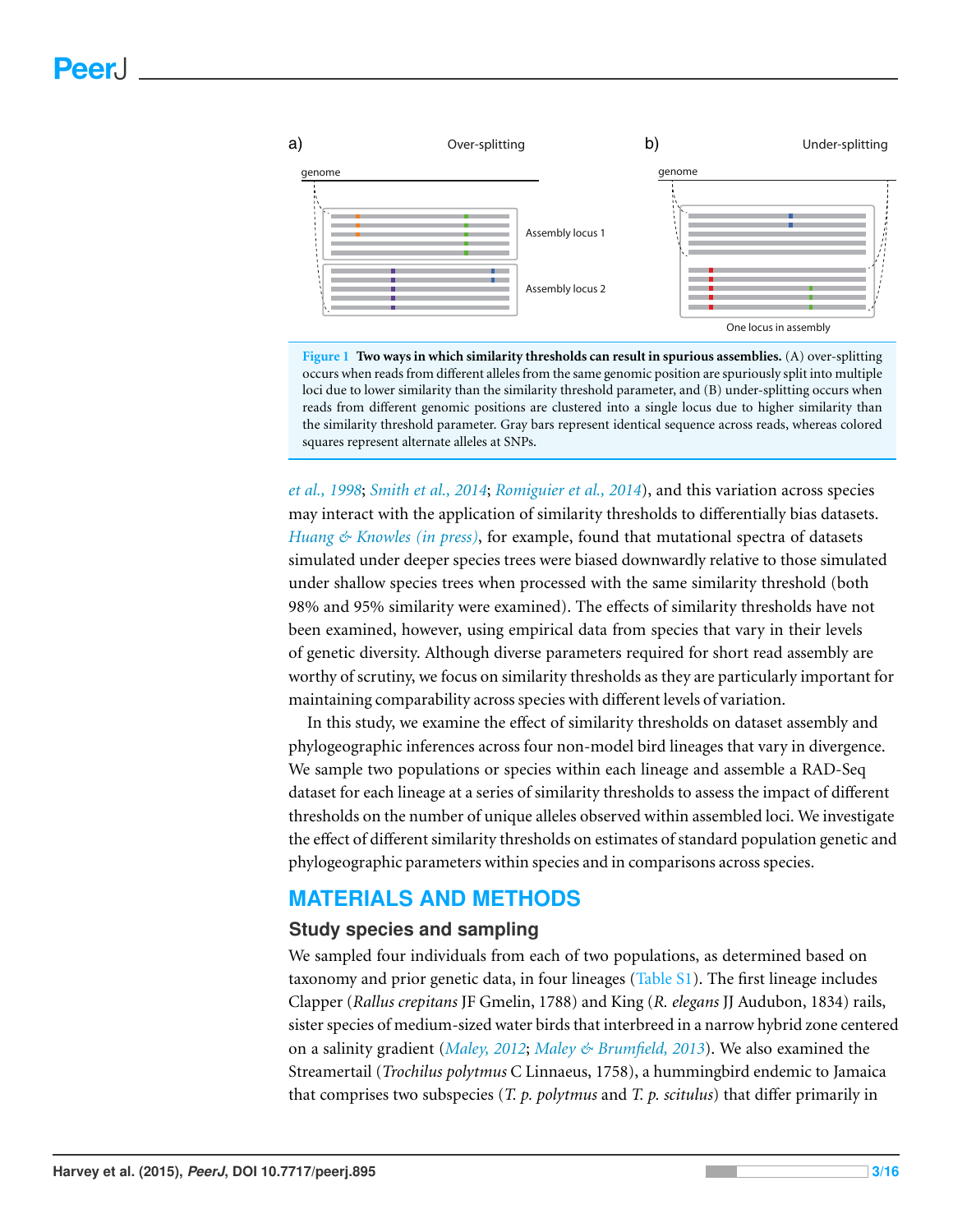bill coloration and interbreed in a narrow hybrid zone (*[Gill](#page-15-3) [&](#page-15-3) [Stokes,](#page-15-3) [1973](#page-15-3)*; *[Coyne](#page-14-4) [&](#page-14-4) [Price,](#page-14-4) [2000](#page-14-4)*). Line-cheeked (*Cranioleuca antisiensis* PL Sclater, 1859) and Baron's (*Cranioleuca baroni* O Salvin, 1895) Spinetails are closely related, small insectivorous birds distributed along the Andes Mountains (*[Remsen,](#page-16-8) [2003](#page-16-8)*). Finally, we sampled two populations of Plain Xenops (*Xenops minutus* AE Sparrman, 1788), a widespread insectivorous bird of lowland Neotropical forests that are separated by the Andes and differ in plumage, voice, and genetic markers (*[Remsen,](#page-16-8) [2003](#page-16-8)*; *[Burney,](#page-14-5) [2009](#page-14-5)*; *[Harvey](#page-15-4) [&](#page-15-4) [Brumfield,](#page-15-4) [2015](#page-15-4)*).

# **Laboratory methods**

For each individual examined, we extracted total DNA from vouchered tissue samples using DNeasy tissue kits (Qiagen, Valencia, California, USA) following the manufacturer's protocol. We sent DNA extracts to the Cornell Institute of Genomic Diversity (IGD) to collect data using Genotyping by Sequencing, a RAD-Seq method (*[Elshire](#page-14-6) [et](#page-14-6) [al.,](#page-14-6) [2011](#page-14-6)*). Briefly, the IGD digested DNA using PstI (CTGCAG) and ligated a sample-specific indexed adapter and common adapter to resulting fragments. The IGD pooled and cleaned ligated samples using a QIAquick PCR purification kit (Qiagen, Valencia, CA, USA), amplified the pool using an 18-cycle PCR, purified the PCR product using QIAquick columns, and quantified the amplified libraries using a PicoGreen assay (Molecular Probes, Carlsbad, California, USA). Based on the PicoGreen concentrations, the IGD then combined the samples for this project with unrelated samples and ran plates of 96 samples on a 100-base pair, single-end Illumina HiSeq 2000 lane (Illumina, San Diego, California, USA).

#### **Bioinformatics processing**

We processed the raw GBS reads using the Stacks pipeline (*[Catchen](#page-14-2) [et](#page-14-2) [al.,](#page-14-2) [2011](#page-14-2)*; *[Catchen](#page-14-3) [et](#page-14-3) [al.,](#page-14-3) [2013](#page-14-3)*) due to its popularity in prior studies assembling RAD-Seq datasets within species. Although other dataset assembly programs are available (e.g., *[Eaton,](#page-14-7) [2014](#page-14-7)*; *[Sovic,](#page-17-5) [Fries](#page-17-5) [&](#page-17-5) [Lisle](#page-17-5) [Gibbs,](#page-17-5) [in](#page-17-5) [press](#page-17-5)*), all rely on similarity thresholds and should yield similar results with respect to the analyses presented here. Datasets were assembled on compute nodes (2.93 GHz Quad Core Nehalem Xeon 64-bt processors with 24 GB 1,333 MHz RAM or 96 GB 1,066 MHz RAM) maintained by LSU High Performance Computing. We demultiplexed raw reads, cleaned reads, and removed barcode and adapter sequences using the program process radtags.pl. We assembled alleles and loci *de novo* using the program denovo map.pl. We used custom Python (*[Python](#page-16-9) [Software](#page-16-9) [Foundation,](#page-16-9) [2007](#page-16-9)*) scripts (available at [https://github.com/mgharvey/misc](https://github.com/mgharvey/misc_Python) [Python\)](https://github.com/mgharvey/misc_Python) to obtain sequence alignments of both alleles for each individual from the Stacks output files. Detailed settings are provided in the supplement [\(Table](http://dx.doi.org/10.7717/peerj.895/supp-6) [S2\)](http://dx.doi.org/10.7717/peerj.895/supp-6).

To investigate the impact of similarity thresholds on dataset attributes and downstream analyses, we assembled seven datasets for each of the four lineages under similarity thresholds (Stacks settings -M and -n) at all integer values from 93% (7 mismatches allowed) to 99% (1 mismatch allowed), reflecting the range of settings typically used for assembling intraspecific datasets. Assembly with similarity thresholds less stringent than 93% failed due to high computational demand in Stacks, but should not be necessary for the divergences examined here or for most other population-level studies. Reads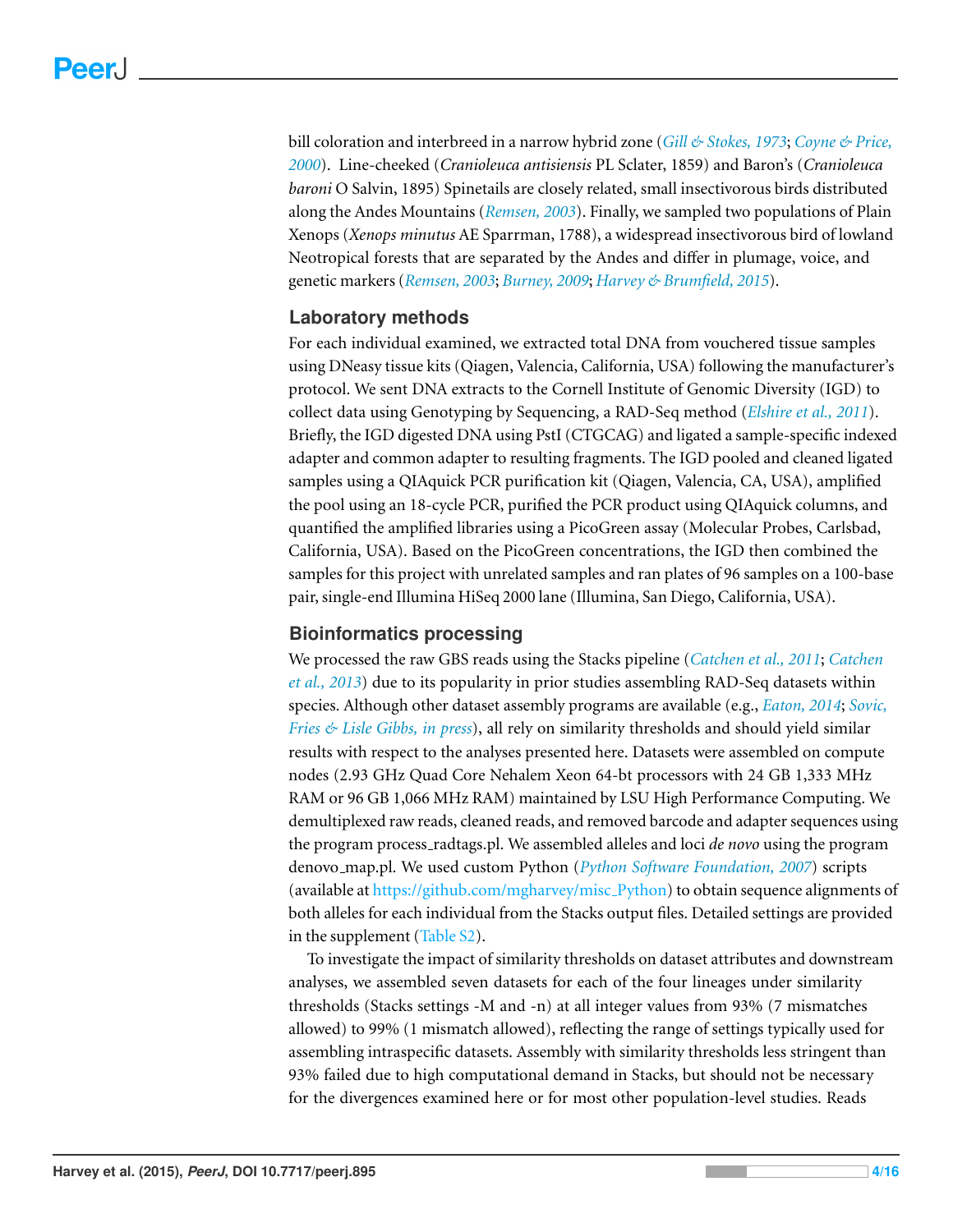with similarity values above the selected threshold clustered into assemblies, which we treated as independently segregating loci in downstream analyses. We disabled the use of secondary, more divergent reads for calling genotypes (Stacks setting -H) to prevent the assembly of reads that are less similar than the similarity threshold used for primary stacks. We set minimum depth per allele (Stacks setting -m) to ten, which provides a balance between the inclusion of singleton alleles (potential errors) and the total size of the data matrix [\(Fig.](http://dx.doi.org/10.7717/peerj.895/supp-1) [S1\)](http://dx.doi.org/10.7717/peerj.895/supp-1). We set the maximum number of alleles per individual (Stacks setting –max locus stacks) to three, one above the ploidy level of the study organisms. In the resulting datasets, this setting will result in three called alleles for any individuals containing three or more alleles, allowing the identification of alignments containing reads from paralogous loci. We used custom Python scripts to format files and calculate basic statistics and used COMPUTE (*[Thornton,](#page-17-6) [2003](#page-17-6)*) to estimate standard population genetic summary statistics. Monomorphic loci as well as those with variable sites were retained in all subsequent analyses unless otherwise specified.

#### **Number of alleles**

We examined the number of unique alleles per locus across treatments to determine how different similarity thresholds affected each dataset. As an index of the frequency of under-splitting in each dataset, we calculated the number of loci containing individuals with more than two alleles. These loci were presumed to contain paralogous reads and were removed from further analysis. To assess the proportion of loci with putative over-split alleles, we mapped loci assembled under the more stringent thresholds (94–99%) to the set of loci assembled under the most liberal threshold (93%). This allowed us to detect instances in which multiple loci from the more stringent threshold mapped to the same locus from the liberal threshold. We used LASTZ (*[Harris,](#page-15-5) [2007](#page-15-5)*) for mapping with minimum identity set at 93% for all comparisons and no gaps permitted. We subtracted from each total the number of loci from the liberal threshold (93%) that mapped to other loci assembled with the same threshold using LASTZ.

#### **Genetic distances and** *Fst*

Over-splitting may reduce estimates of genetic distance between individuals or populations if they contain dissimilar alleles. Conversely, if over-splitting reduces the number of alleles within populations, this may reduce estimates of distance between populations. We calculated pairwise *p*-distances and Jukes-Cantor corrected distances per unit sequence length at each locus. We measured distances between individuals by measuring the average distance between alleles in the first individual and those in the second individual. For loci containing variable sites, we also estimated  $F_{st}$  between the two populations within each lineage using formula (3) of *[Hudson,](#page-15-6) [Slatkin](#page-15-6) [&](#page-15-6) [Maddison](#page-15-6) [\(1992\)](#page-15-6)*, which is based on the ratio of the mean number of differences between different sequences sampled within populations to the mean number of differences between sequences sampled between populations.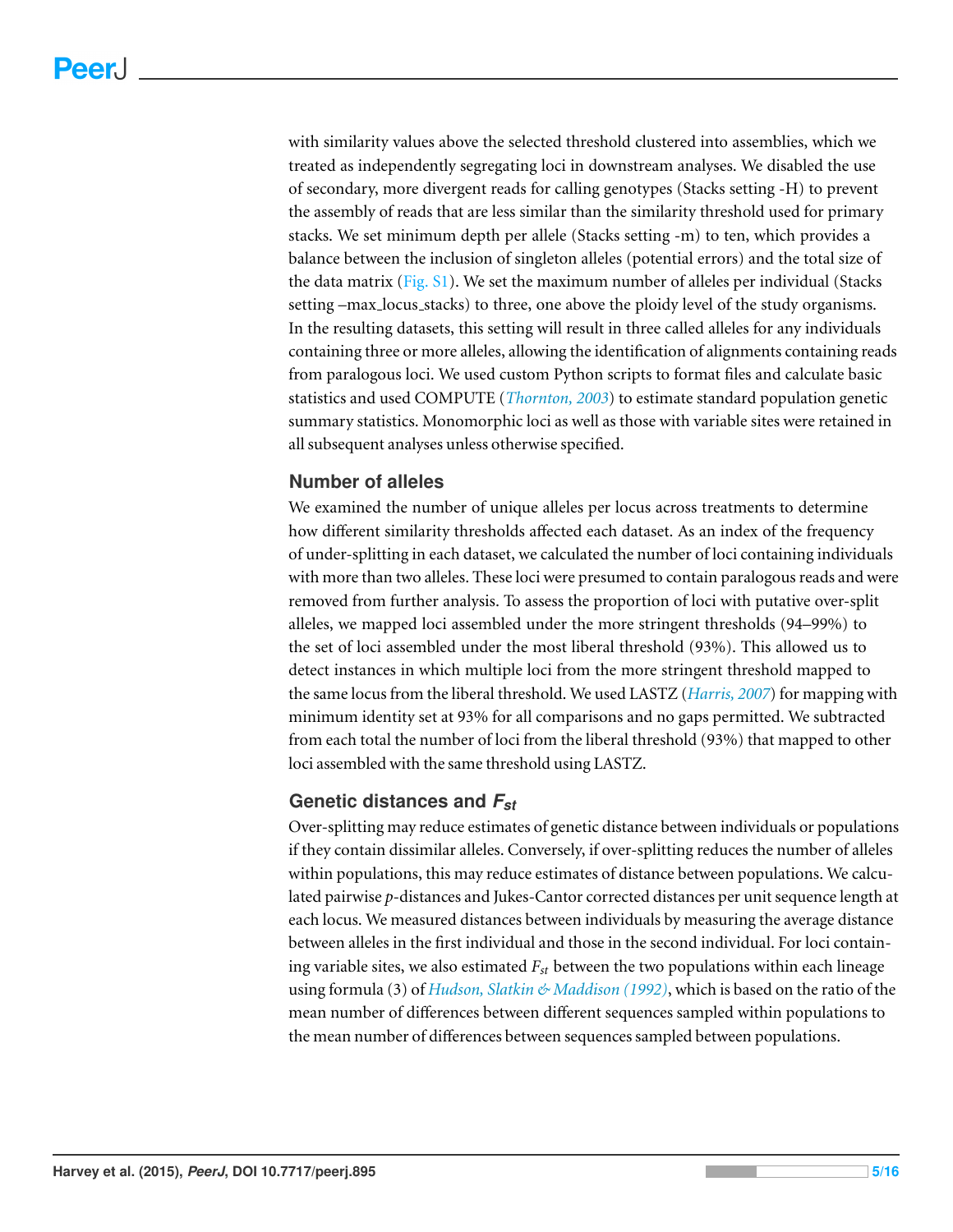#### **Gene trees**

Over-splitting may also reduce average gene tree depth due to the loss of more variable loci owing to them being subdivided into two or more less variable loci. To reduce computation, we selected a random subsample of 1,000 loci for each lineage at each threshold for gene tree estimation. We selected the best-fit finite sites substitution model for each locus using mrAIC.pl (*[Nylander,](#page-16-10) [2004](#page-16-10)*) and conducted MrBayes (*[Ronquist](#page-17-7) [&](#page-17-7) [Huelsenbeck,](#page-17-7) [2003](#page-17-7)*) runs with a random starting tree, four Markov chains, and a 100,000-iteration burn-in followed by 1,000,000 sampling iterations. We measured the depth of gene trees as mean depth of the deepest node in number of expected substitutions using the R (*[R](#page-16-11) [Core](#page-16-11) [Team,](#page-16-11) [2014](#page-16-11)*) package ape (*[Paradis,](#page-16-12) [Claude](#page-16-12) [&](#page-16-12) [Strimmer,](#page-16-12) [2004](#page-16-12)*).

#### **Demographic parameter estimation**

We used the 1,000 locus subsets from gene tree estimation to estimate ancestral and contemporary population sizes in each lineage at each similarity threshold using the coalescent model implemented in BP&P (*[Yang](#page-17-8) [&](#page-17-8) [Rannala,](#page-17-8) [2010](#page-17-8)*). Although this method assumes no gene flow between populations, which may be violated in some of our study lineages, simulations have demonstrated that BP&P performance is robust to limited gene flow (*[Zhang](#page-17-9) [et](#page-17-9) [al.,](#page-17-9) [2011](#page-17-9)*). We used a speciation model containing two contemporary populations and a divergence time parameter  $(\tau)$  as well as population standardized mutation rate parameters ( $\theta = 4N_e\mu$ , where  $N_e$  is the effective population size and  $\mu$  is the substitution rate per site per generation) for both daughter populations and an ancestral population. We set prior values using gamma distributions determined by a shape parameter  $(\alpha)$ and scale parameter  $(\beta)$ . Priors for both divergence time and population standardized mutation rate were set to  $\alpha = 1$  and  $\beta = 300$ . We ran analyses for a burn-in of 50,000 iterations and then sampled every other iteration for an additional 500,000 iterations.

# **RESULTS**

After removing loci containing putative paralogous reads (see below), we recovered between 96,776 and 158,328 loci for the four lineages across the range of similarity thresholds examined  $(Table 1)$ . The similarity threshold used had an effect on the number of unique alleles per locus in all four lineages (Kruskal Wallis test  $p < 2.20^{-16}$ ; [Table](http://dx.doi.org/10.7717/peerj.895/supp-7) [S3\)](http://dx.doi.org/10.7717/peerj.895/supp-7). The number of alleles was low using the 99% similarity threshold, but increased and plateaued as the threshold approached 93% [\(Fig. 2A\)](#page-9-0). The number of alleles was more similar across lineages at stringent thresholds relative to liberal thresholds. For example, *Xenops* contained, on average, 1.4 times as many alleles as *Rallus* when processed with a 99% similarity threshold, but 1.66 times as many alleles when processed with a 93% similarity threshold.

The proportion of loci containing putative paralogous reads (under-split loci) increased slightly with increasing similarity thresholds, but was less than 0.4% at all thresholds for all lineages [\(Fig. 2B\)](#page-9-0). At all thresholds, *Trochilus* exhibited roughly half the level of putative paralogy displayed in the other lineages [\(Table](http://dx.doi.org/10.7717/peerj.895/supp-8) [S4\)](http://dx.doi.org/10.7717/peerj.895/supp-8). Depending on the lineage, 5–61% of loci represented putative over-split alleles based on LASTZ mapping at the most stringent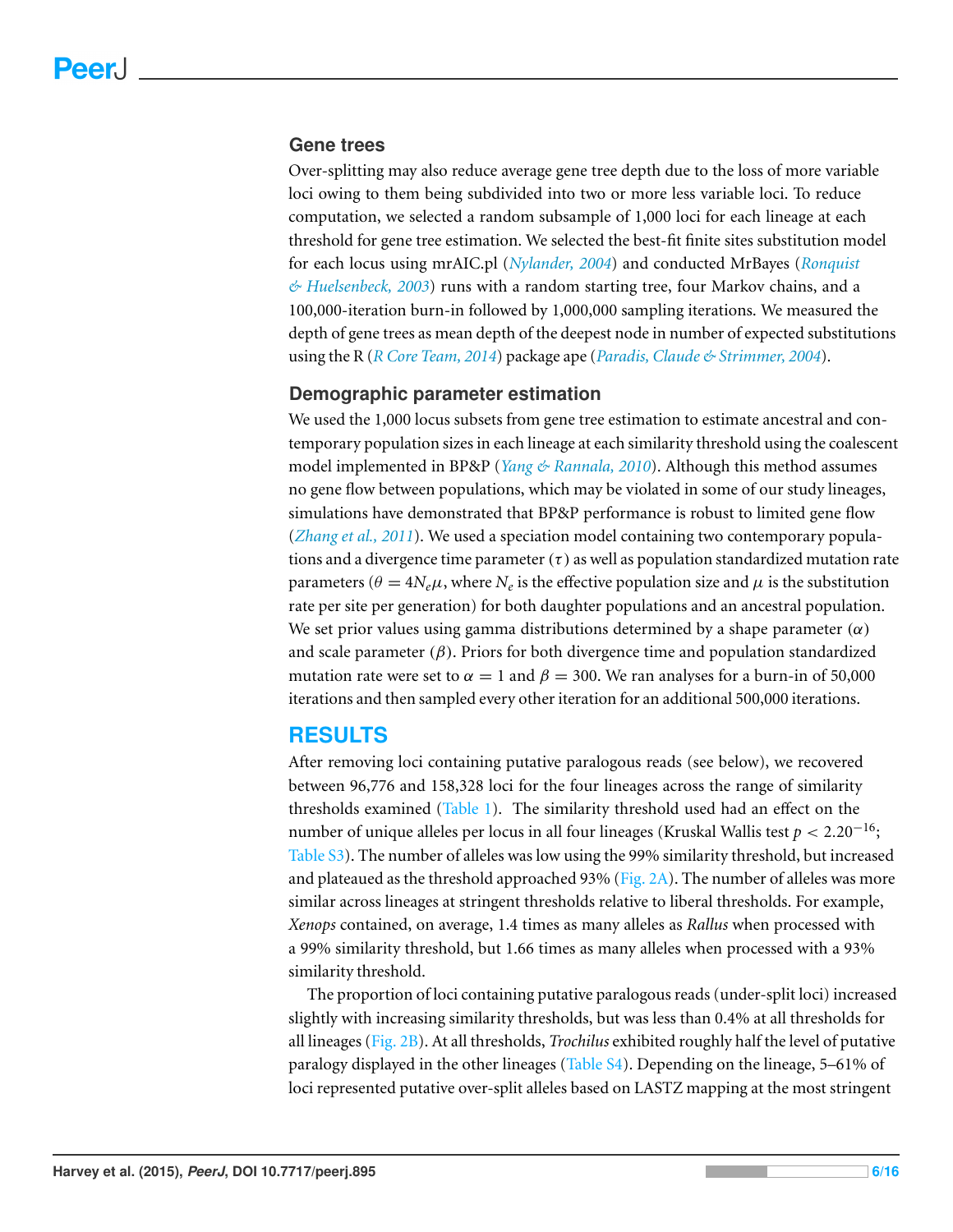|                  | Threshold | Loci    | Individuals<br>represented<br>per locus | Segregating<br>sites per<br>locus |
|------------------|-----------|---------|-----------------------------------------|-----------------------------------|
| Cranioleuca      | 99        | 147,123 | 4.14(1.82)                              | 0.20(0.44)                        |
|                  | 98        | 145,423 | 4.2(1.82)                               | 0.30(0.63)                        |
|                  | 97        | 144,475 | 4.21(1.82)                              | 0.34(0.74)                        |
|                  | 96        | 143,780 | 4.22(1.82)                              | 0.38(0.86)                        |
|                  | 95        | 142,897 | 4.23(1.82)                              | 0.41(0.98)                        |
|                  | 94        | 141,880 | 4.23(1.82)                              | 0.44(1.11)                        |
|                  | 93        | 140,801 | 4.24(1.81)                              | 0.48(1.26)                        |
| Rallus           | 99        | 100,086 | 3.3(1.31)                               | 0.17(0.41)                        |
|                  | 98        | 99,300  | 3.31(1.31)                              | 0.24(0.60)                        |
|                  | 97        | 98,680  | 3.31(1.31)                              | 0.28(0.73)                        |
|                  | 96        | 98,206  | 3.31(1.3)                               | 0.30(0.83)                        |
|                  | 95        | 97,808  | 3.31(1.3)                               | 0.33(0.93)                        |
|                  | 94        | 97,321  | 3.31(1.3)                               | 0.36(1.07)                        |
|                  | 93        | 96,776  | 3.32(1.3)                               | 0.40(1.22)                        |
| <b>Trochilus</b> | 99        | 125,594 | 3.83(1.67)                              | 0.32(0.56)                        |
|                  | 98        | 125,966 | 3.87(1.7)                               | 0.46(0.77)                        |
|                  | 97        | 125,697 | 3.88(1.7)                               | 0.51(0.87)                        |
|                  | 96        | 125,437 | 3.88(1.7)                               | 0.54(0.95)                        |
|                  | 95        | 125,118 | 3.89(1.7)                               | 0.56(1.02)                        |
|                  | 94        | 124,669 | 3.89(1.7)                               | 0.59(1.13)                        |
|                  | 93        | 123,926 | 3.9(1.7)                                | 0.62(1.25)                        |
| Xenops           | 99        | 155,933 | 3.77(1.71)                              | 0.65(0.79)                        |
|                  | 98        | 158,496 | 3.94(1.74)                              | 1.05(1.17)                        |
|                  | 97        | 158,281 | 4(1.74)                                 | 1.25(1.41)                        |
|                  | 96        | 158,328 | 4.01(1.74)                              | 1.35(1.56)                        |
|                  | 95        | 158,078 | 4.02(1.74)                              | 1.40(1.66)                        |
|                  | 94        | 157,534 | 4.02(1.74)                              | 1.45(1.76)                        |
|                  | 93        | 156,640 | 4.03(1.74)                              | 1.50(1.87)                        |

<span id="page-8-0"></span>**Table 1 Attributes and summary statistics (standard deviation across loci) of datasets assembled under the similarity thresholds examined.**

similarity threshold of 99%, but putative over-split alleles decreased as thresholds became more liberal [\(Fig. 2B\)](#page-9-0).

Both uncorrected *p* and Jukes-Cantor corrected genetic distances between individuals were reduced at more stringent similarity thresholds [\(Fig. 3A\)](#page-10-0). Variance across lineages in mean genetic distance increased as similarity thresholds became more liberal [\(Fig.](http://dx.doi.org/10.7717/peerj.895/supp-2)  $S2$ ), although relative values between lineages were similar across thresholds. *Fst* estimates between populations did not differ across thresholds [\(Fig. 3B\)](#page-10-0).

Mean gene tree depth, based on the depth of the deepest node, increased as more liberal similarity thresholds were applied in each lineage [\(Fig. 3C\)](#page-10-0). Variance in mean gene tree depths across lineages was inversely related to threshold stringency [\(Fig.](http://dx.doi.org/10.7717/peerj.895/supp-2) [S2\)](http://dx.doi.org/10.7717/peerj.895/supp-2) and relative values across lineages were contingent on the threshold applied. For example, the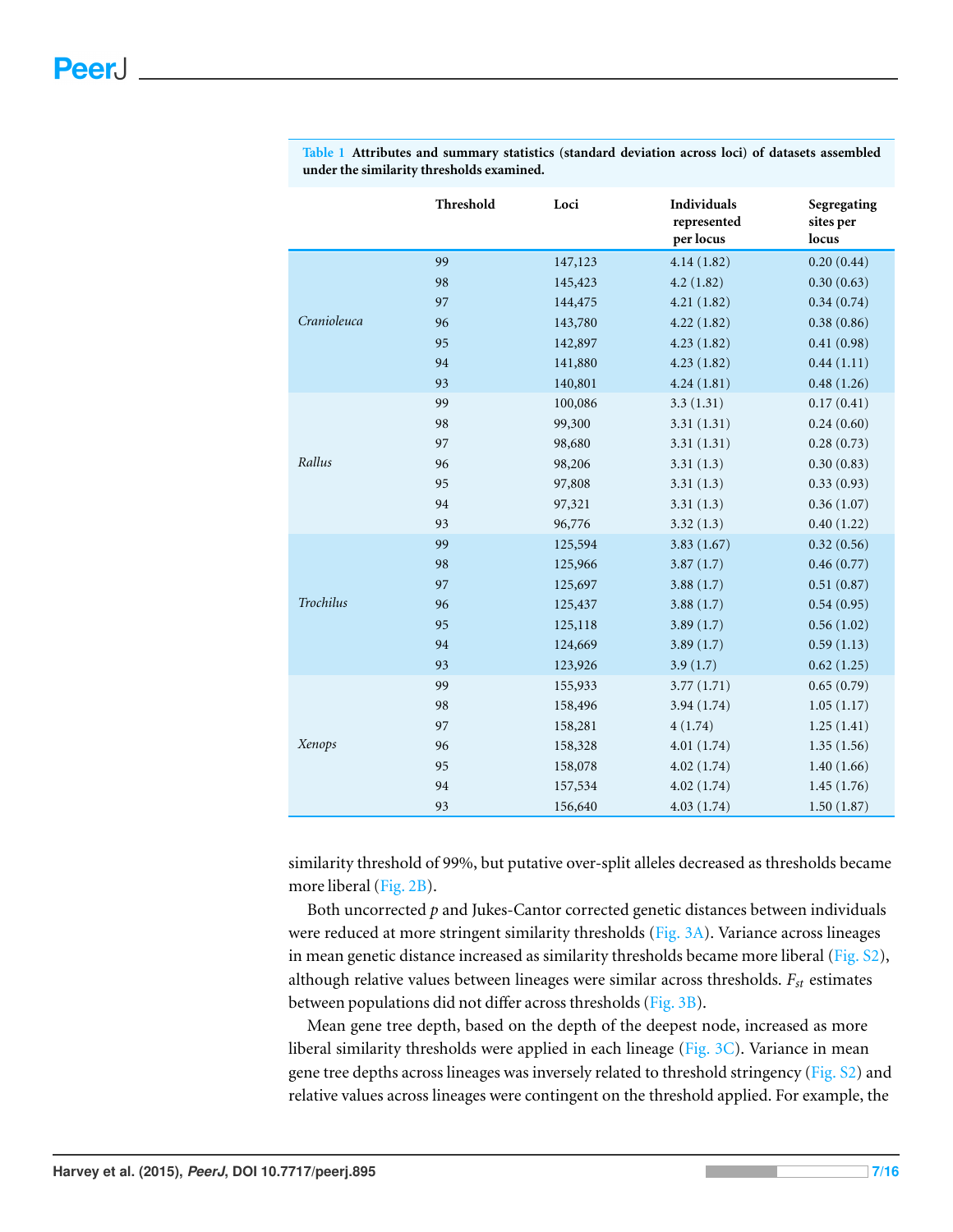<span id="page-9-0"></span>



mean gene tree depth for *Xenops* was 1.48× greater than for *Rallus* at 99% similarity, but  $1.91 \times$  greater at 93% similarity.

Ancestral  $\theta$  estimates were higher at more liberal similarity thresholds for all four lineages [\(Fig. 3D\)](#page-10-0), but contemporary  $\theta$  estimates and population divergence times (τ) showed no association with similarity thresholds [\(Figs.](http://dx.doi.org/10.7717/peerj.895/supp-3) [S3](http://dx.doi.org/10.7717/peerj.895/supp-3) and [S4\)](http://dx.doi.org/10.7717/peerj.895/supp-4). Ancestral  $\theta$  estimates, as with genetic distance and gene tree depth, displayed lower variance across lineages at stringent relative to liberal thresholds [\(Fig.](http://dx.doi.org/10.7717/peerj.895/supp-2) [S2\)](http://dx.doi.org/10.7717/peerj.895/supp-2). Relative values across lineages also differed across thresholds. The ancestral θ for *Xenops* was 1.89× greater than for *Rallus* at 99% similarity, for example, but  $2.95 \times$  greater at 93% similarity.

# **DISCUSSION**

Comparability of parameter estimates is essential for comparative studies of phylogeographic structure and genetic diversity across species or among genomic regions (*[Nybom,](#page-16-13) [2004](#page-16-13)*). Our results reveal, however, that inferences differ not only among lineages with different population histories, but also according to the similarity threshold applied during dataset assembly. Differences in the impact of similarity thresholds across datasets not only reduce the utility of those datasets for comparative studies, but also preclude the application of standardized mutation rate estimates that would allow demographic parameters in non-model species to be converted to absolute values (*[DaCosta](#page-14-8) [&](#page-14-8) [Sorenson,](#page-14-8) [2014](#page-14-8)*). The issues discussed here are not restricted to RAD-Seq datasets, but are of concern for all short read datasets requiring similarity-based *de novo* assembly, including those from sequence capture and transcriptomic approaches. Mapping reads to existing reference sequences also requires the application of similarity thresholds and, although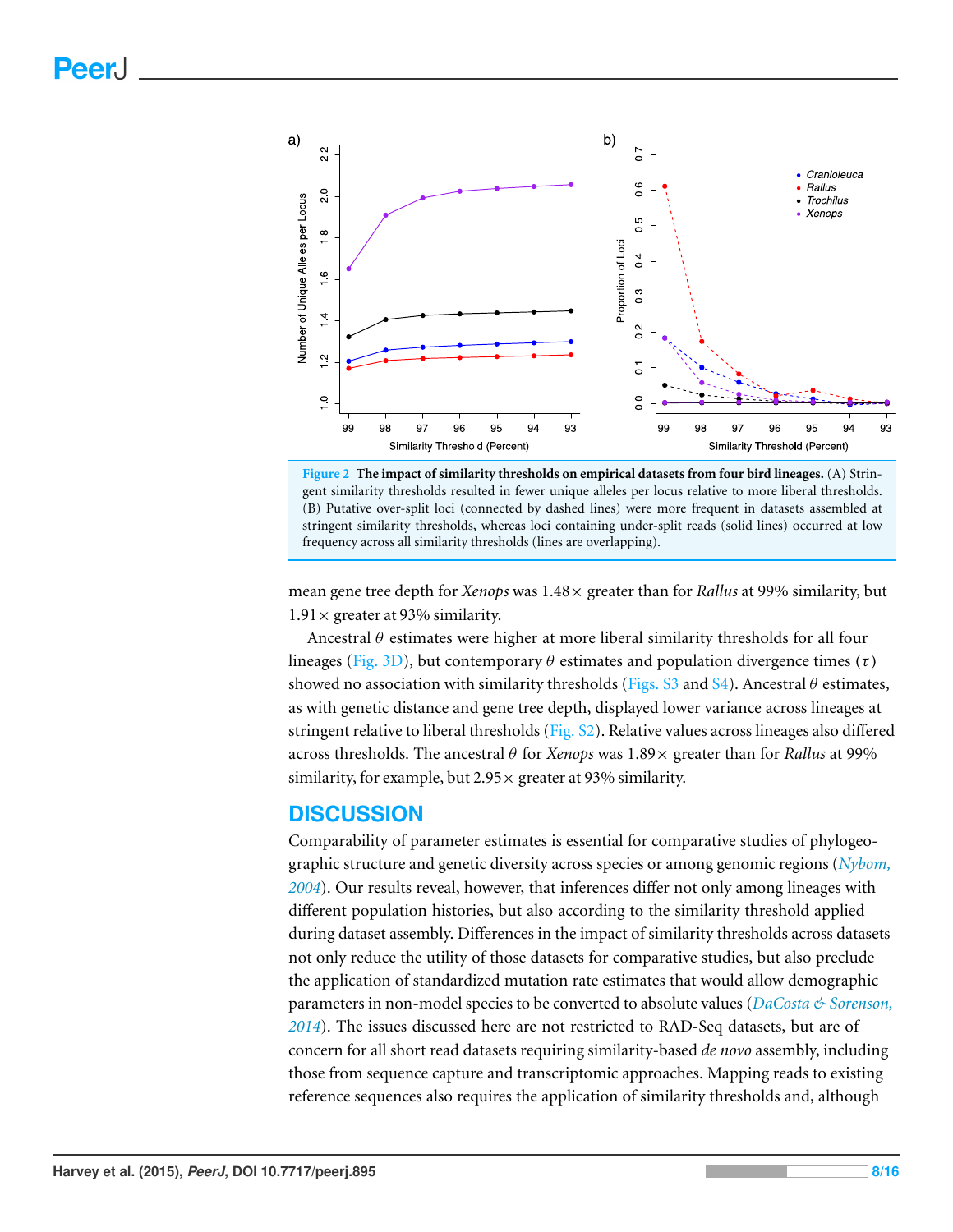<span id="page-10-0"></span>

**Figure 3 The impact of similarity thresholds on population genetic parameter estimates.** The similarity threshold applied impacts (A) mean pairwise Jukes-Cantor corrected genetic distance between individuals, (B) mean  $F_{ST}$  between populations, (C) mean gene tree depth and (D) ancestral theta ( $\theta$ ) based on a coalescent model.

identifying under-splitting is more straightforward with a reference genome, divergent alleles may still be lost if the threshold used for mapping is too stringent (*[Trapnell](#page-17-10) [&](#page-17-10) [Salzberg,](#page-17-10) [2009](#page-17-10)*; *[Lunter](#page-16-14) [&](#page-16-14) [Goodson,](#page-16-14) [2011](#page-16-14)*). In such cases, over-splitting results in the loss of alleles divergent from the reference, rather than the splitting of alleles into separate loci. Careful selection of similarity thresholds for assembly is an important issue for diverse sequencing projects, particularly if comparisons are to be made across datasets.

We found that datasets assembled under stringent similarity thresholds included fewer unique alleles per locus than those assembled under more liberal thresholds. Similarly, *[Ilut,](#page-16-2) [Nydam](#page-16-2) [&](#page-16-2) [Hare](#page-16-2) [\(2014\)](#page-16-2)* found heterozygosity was reduced when stringent similarity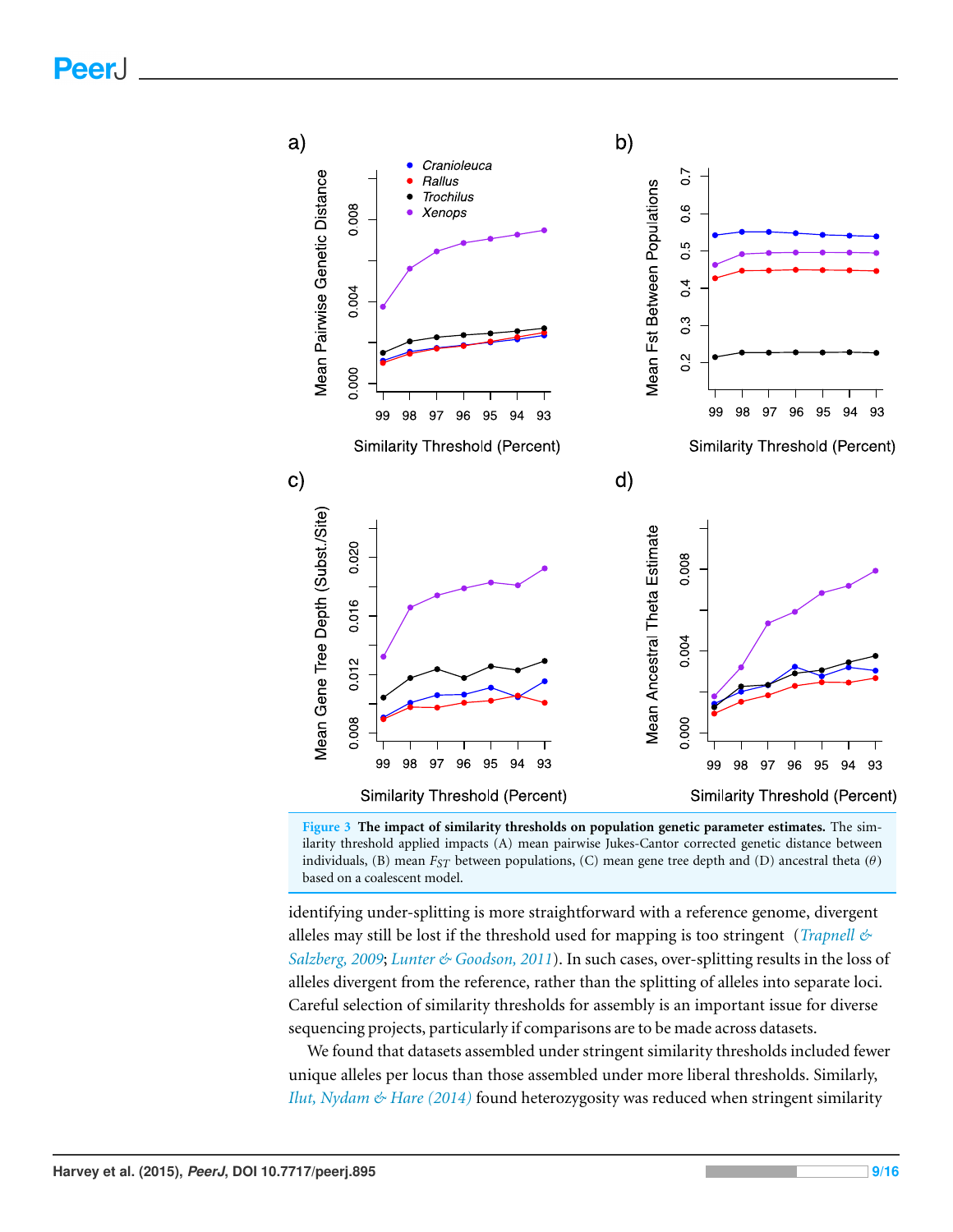thresholds were applied, but increased with more liberal thresholds across three simulated and one empirical dataset. The reduced number of alleles per locus in datasets assembled with stringent thresholds is likely due to the higher frequency of putative over-splitting in those datasets. Prior studies also demonstrated that over-splitting is frequent when datasets are processed at stringent similarity thresholds, and that this leads to allele loss (*[Catchen](#page-14-3) [et](#page-14-3) [al.,](#page-14-3) [2013](#page-14-3)*; *[Ilut,](#page-16-2) [Nydam](#page-16-2) [&](#page-16-2) [Hare,](#page-16-2) [2014](#page-16-2)*). Our results suggest that under-splitting occurs at low frequencies across similarity thresholds and has little impact on datasets. The impact of under-splitting may be more severe in species with highly repetitive genomes or in studies across deep phylogenetic timescales that require more liberal similarity thresholds for assembly (e.g., *[Rubin,](#page-17-1) [Ree](#page-17-1) [&](#page-17-1) [Moreau,](#page-17-1) [2012](#page-17-1)*; *[Eaton](#page-14-9) [&](#page-14-9) [Ree,](#page-14-9) [2013](#page-14-9)*).

Variation in datasets resulting from the similarity threshold applied has important effects on downstream parameter estimation. In addition to the biases in population genetic and phylogeographic estimates that we found, *[Huang](#page-15-2) [&](#page-15-2) [Knowles](#page-15-2) [\(in](#page-15-2) [press\)](#page-15-2)* found that mutational spectra are downward-biased as a result of the loss of the most divergent alleles, and some studies have found that phylogenetic estimates are more accurate when more liberal similarity thresholds are applied to simulated data (*[Rubin,](#page-17-1) [Ree](#page-17-1) [&](#page-17-1) [Moreau,](#page-17-1) [2012](#page-17-1)*; *[Huang](#page-15-2) [&](#page-15-2) [Knowles,](#page-15-2) [in](#page-15-2) [press](#page-15-2)*). Unlike other parameters, our *Fst* estimates were not strongly impacted by variation in similarity thresholds, perhaps because *Fst* is calculated using the ratio of between- and within-population divergence, both of which are impacted by allele loss. In addition,  $\theta$  values from contemporary populations were similar across thresholds, while ancestral  $\theta$  values were lower at more stringent thresholds. This may result if stringent thresholds result in the loss of alleles that are fixed between the two divergent populations at a higher rate than those that are variable within populations. Despite these exceptions, it seems likely that observed biases in datasets across similarity thresholds would impact diverse population genetic and phylogeographic parameter estimates.

Stringent similarity thresholds (98–99%) are widely applied currently to populationlevel studies (e.g., *[Emerson](#page-14-10) [et](#page-14-10) [al.,](#page-14-10) [2010](#page-14-10)*; *[Reitzel](#page-16-15) [et](#page-16-15) [al.,](#page-16-15) [2013](#page-16-15)*; *[Chu](#page-14-11) [et](#page-14-11) [al.,](#page-14-11) [2014](#page-14-11)*), perhaps under the supposition that they are more conservative and less likely to permit the assembly of non-orthologous reads or as an attempt to reduce dataset size and computation times (*[Ilut,](#page-16-2) [Nydam](#page-16-2) [&](#page-15-2) [Hare,](#page-16-2) [2014](#page-16-2)*). We concur with *Ilut, Nydam & [Hare](#page-16-2)* [\(2014\)](#page-16-2) and *[Huang](#page-15-2)*  $\&$ *[Knowles](#page-15-2) [\(in](#page-15-2) [press\)](#page-15-2)* that defaulting to stringent thresholds is generally not appropriate. Over-splitting decreases at more liberal similarity thresholds and the number of alleles per locus asymptotes near the 96% threshold, suggesting that datasets assembled under similarity thresholds of 96% or less stringency are relatively less biased by over-splitting. Although this asymptote will vary depending on the divergence within a dataset, other studies have found asymptotes at similar threshold values, for example at roughly 95–96% in empirical data from sticklebacks (*[Catchen](#page-14-3) [et](#page-14-3) [al.,](#page-14-3) [2013](#page-14-3)*) or between roughly 88% and 96% in simulated tunicate, stickleback, and soybean datasets and an empirical tunicate dataset (*[Ilut,](#page-16-2) [Nydam](#page-16-2) [&](#page-16-2) [Hare,](#page-16-2) [2014](#page-16-2)*). The approach suggested by *[Ilut,](#page-16-2) [Nydam](#page-16-2) [&](#page-16-2) [Hare\(2014\)](#page-16-2)* in which datasets are assembled at a series of similarity thresholds, the location of the asymptote in over-splitting is identified, and that threshold is used for final assembly is preferable to defaulting to stringent thresholds.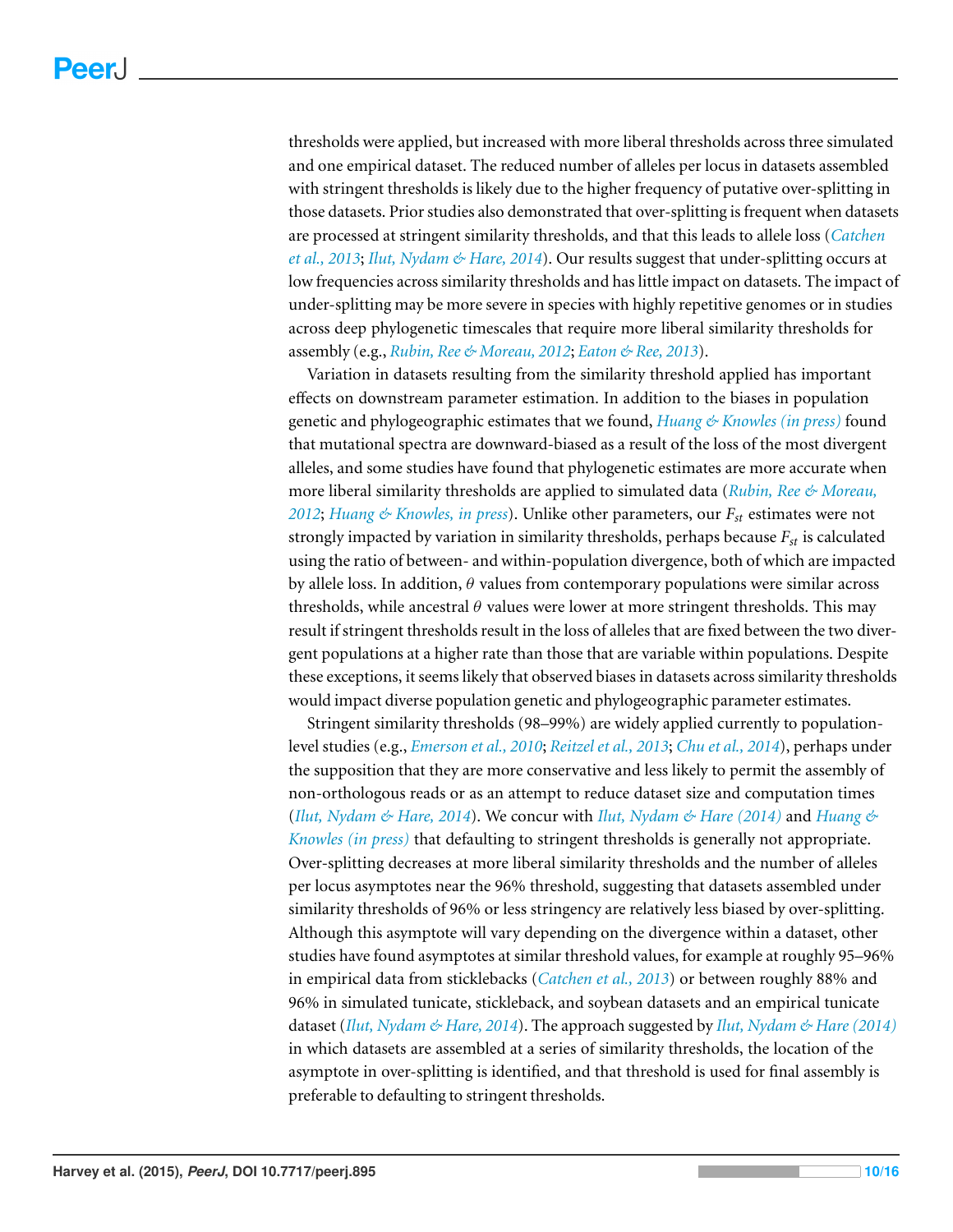We were unable to directly investigate the frequency of under-splitting and oversplitting in our datasets because we lack genome sequences for the non-model organisms examined. Our indirect measure of over-splitting may detect not just over-split loci, but also loci that are under-split in the assembly from the most liberal threshold but correctly separated in the assembly from the more stringent thresholds. This would be particularly likely if paralogy was common in the genomes under investigation or if very liberal similarity thresholds were examined. The frequency of under-splitting appears to be low enough in our datasets, however, that this effect would be minimal. Broad concordance between our results and prior investigations into over-splitting in systems with a genome for reference (*[Catchen](#page-14-3) [et](#page-14-3) [al.,](#page-14-3) [2013](#page-14-3)*; *[Ilut,](#page-16-2) [Nydam](#page-16-2) [&](#page-16-2) [Hare,](#page-16-2) [2014](#page-16-2)*) suggest that our metric of over-split alleles is a reasonable proxy for use in non-model organisms.

Results from our indirect measure of under-splitting are also broadly consistent with the low levels of under-splitting observed in prior work using reference genomes (*[Ilut,](#page-16-2) [Nydam](#page-16-2) [&](#page-16-2) [Hare,](#page-16-2) [2014](#page-16-2)*) and were expected given the low level of paralogy in avian genomes (e.g., chicken; *[Hillier](#page-15-7) [et](#page-15-7) [al.,](#page-15-7) [2004](#page-15-7)*). Our measure of under-splitting, the number of loci containing individuals with more alleles than expected, has been used previously to filter out loci with paralogous data from RAD-Seq datasets (*[Parchman](#page-16-16) [et](#page-16-16) [al.,](#page-16-16) [2012](#page-16-16)*; *[Peterson](#page-16-17) [et](#page-16-17) [al.,](#page-16-17) [2012](#page-16-17)*). Some loci may contain reads from paralogous loci but may not contain sufficient numbers of alleles to trip this filter, potentially inflating estimates of variation. Prior work, however, suggests that paralogous reads lack strong signal conflicting with that from entirely orthologous loci and have relatively minor effects on inferences (*[Rubin,](#page-17-1) [Ree](#page-17-1) [&](#page-17-1) [Moreau,](#page-17-1) [2012](#page-17-1)*). Other indicators such as extreme heterozygosity or other deviations from Hardy–Weinberg or linkage equilibrium in presumed panmictic populations (*[Catchen](#page-14-2) [et](#page-14-2) [al.,](#page-14-2) [2011](#page-14-2)*; *[White](#page-17-11) [et](#page-17-11) [al.,](#page-17-11) [2013](#page-17-11)*), violations of Mendelian inheritance in pedigreed individuals, or gene tree topologies suggesting a history of duplication might also be used to detect additional loci containing paralogous reads. These metrics deserve consideration in situations where under-splitting is a concern, including in species with high levels of heterozygosity or deep divergences (e.g., phylogenetic studies) necessitating the application of very liberal similarity thresholds or in species with highly repetitive genomes.

We uncovered differences in allelic diversity and parameter estimates across the four study lineages examined. *Xenops minutus* generally displayed the greatest allelic diversity and also the largest genetic distances between individuals, deepest gene trees, and highest  $\theta$ values, which was perhaps not surprising given prior evidence of deep genetic divergences within this species (*[Smith](#page-17-3) [et](#page-17-3) [al.,](#page-17-3) [2014](#page-17-3)*; *[Harvey](#page-15-4) [&](#page-15-4) [Brumfield,](#page-15-4) [2015](#page-15-4)*). The other lineages were more similar by most measures, although *Trochilus polytmus* was slightly higher than *Cranioleuca* and *Rallus* in allelic diversity, genetic distance, and gene tree depths. Interestingly, *Trochilus polytmus* also exhibited roughly half the frequency of putative paralogous loci of the other three species, which may be related to the small genome size of hummingbirds (*[Gregory](#page-15-8) [et](#page-15-8) [al.,](#page-15-8) [2009](#page-15-8)*).

Our results suggest that the similarity threshold used for assembly impacts the level of variation in a dataset as well as downstream population genetic and phylogeographic estimates. Comparisons across datasets are also biased by the impact of similarity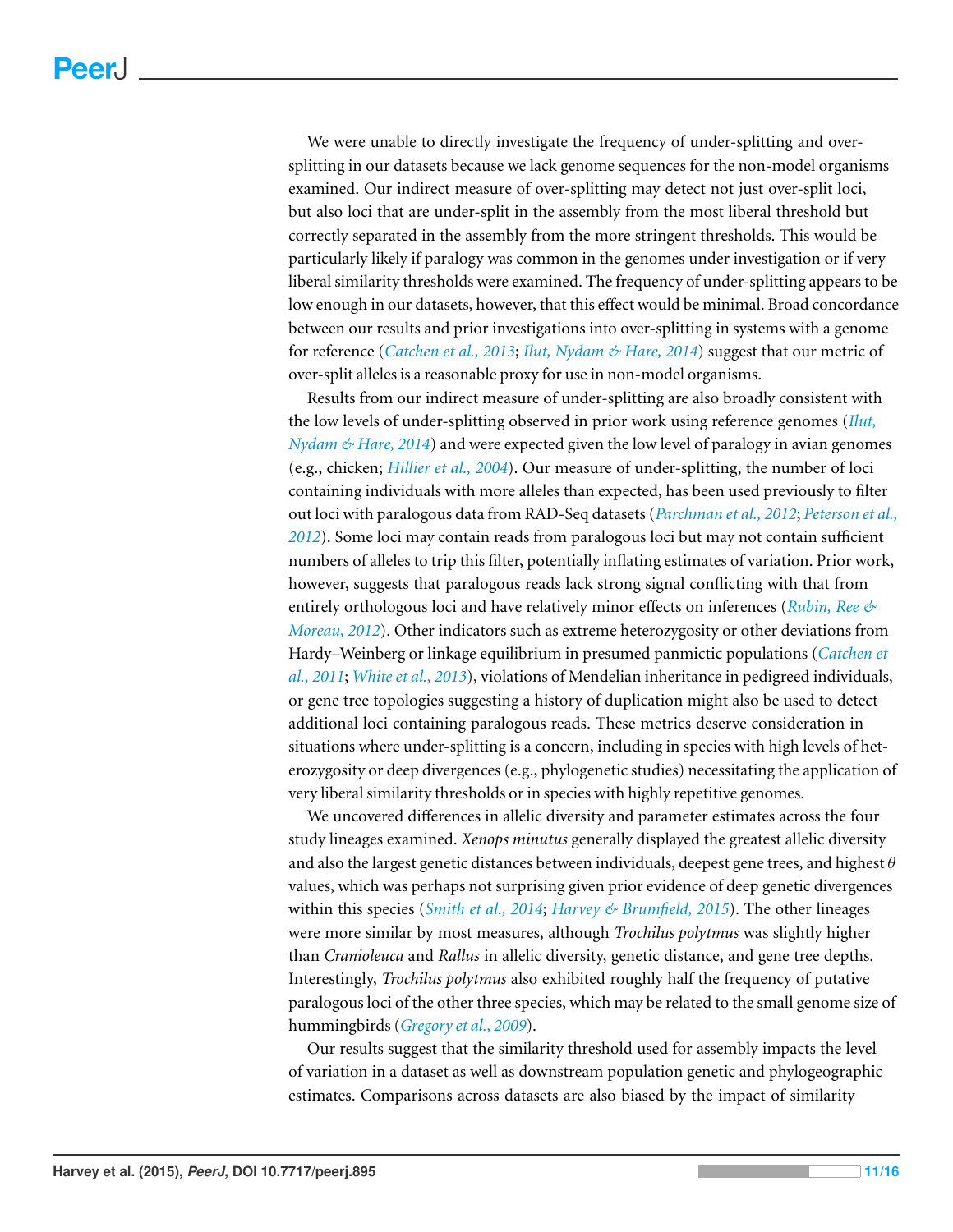thresholds, appearing more similar across datasets when stringent thresholds are used or in some cases more different if species are assembled with different thresholds. These biases further preclude the estimation of standardized mutation rates for parameter calibration. Methods for threshold selection exist that limit these biases, such as the use of liberal thresholds and examination of the impact of a range of thresholds on a given dataset, but they need to be further developed and applied more widely if we are to be able to compare datasets and integrate inferences across studies, genomic regions, and organisms.

# **ACKNOWLEDGEMENTS**

We thank the many collectors and museum curators and staff involved in obtaining and maintaining the samples used for this study, in particular John M. Bates and David E. Willard (FMNH), Mark B. Robbins (KUMNH), Donna L. Dittmann (LSUMNS), and James Dean (USNM). LSU High Performance Computing provided computer resources. Jeremy M. Brown, Michael E. Hellberg, Prosanta Chakrabarty, Jacob A. Esselstyn, and the LSU Vert Lunch group provided helpful comments on the issue addressed in this paper. We thank Scott V. Edwards, Ryan C. Garrick, Magnus Popp, Paul Hohenlohe, and three anonymous reviewers for constructive comments that improved the manuscript.

# <span id="page-13-0"></span>**ADDITIONAL INFORMATION AND DECLARATIONS**

# **Funding**

Funding was provided by NSF Doctoral Dissertation Improvement Grants to Michael G. Harvey (DEB-1210556) and James M. Maley (DEB-1110624). The funders had no role in study design, data collection and analysis, decision to publish, or preparation of the manuscript.

# **Grant Disclosures**

The following grant information was disclosed by the authors: NSF Doctoral Dissertation Improvement: DEB-1210556, DEB-1110624.

# **Competing Interests**

Caroline Duffie Judy and Gary R. Graves are employees of The National Museum of Natural History, Smithsonian Institution.

# **Author Contributions**

- Michael G. Harvey conceived and designed the experiments, performed the experiments, analyzed the data, contributed reagents/materials/analysis tools, wrote the paper, prepared figures and/or tables, reviewed drafts of the paper.
- Caroline Duffie Judy, Glenn F. Seeholzer, James M. Maley, Gary R. Graves and Robb T. Brumfield conceived and designed the experiments, contributed reagents/materials/analysis tools, wrote the paper, reviewed drafts of the paper.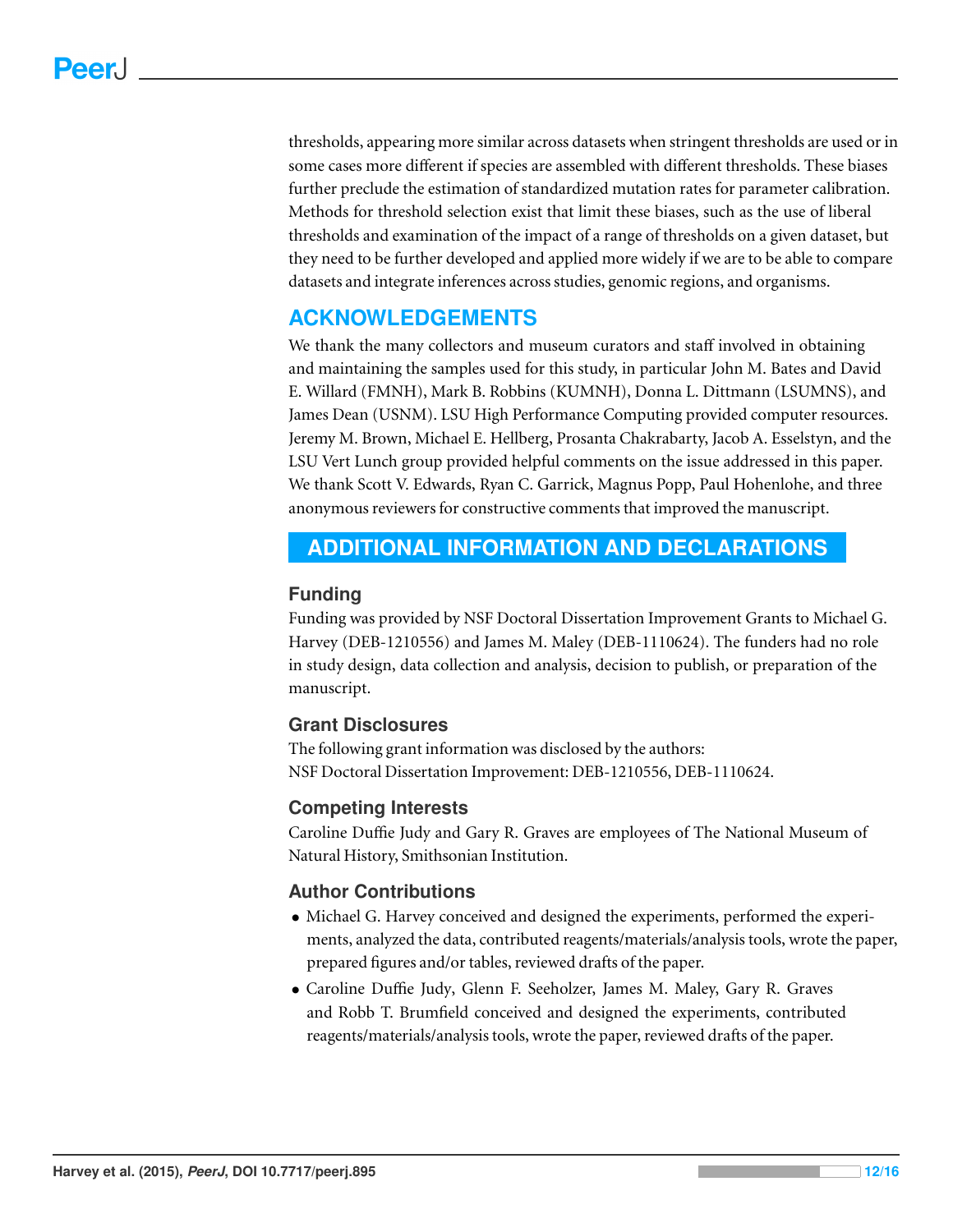#### **DNA Deposition**

The following information was supplied regarding the deposition of DNA sequences: NCBI Sequence Read Archive (Project: PRJNA280209).

#### **Data Deposition**

The following information was supplied regarding the deposition of related data: Misc Python (doi: 10.5281/zenodo.15693).

#### **Supplemental Information**

Supplemental information for this article can be found online at [http://dx.doi.org/](http://dx.doi.org/10.7717/peerj.895#supplemental-information) [10.7717/peerj.895#supplemental-information.](http://dx.doi.org/10.7717/peerj.895#supplemental-information)

# **REFERENCES**

- <span id="page-14-5"></span>**Burney CW. 2009.** Comparative phylogeography of Neotropical birds. D. Phil. diss., Louisiana State University.
- <span id="page-14-2"></span>**Catchen JM, Amores A, Hohenlohe PA, Cresko WA, Postlethwait JH. 2011.** Stacks: building and genotyping loci *de novo* from short-read sequences. *G3 Genes Genomes Genetics* **1**:171–182 DOI [10.1534/g3.111.000240.](http://dx.doi.org/10.1534/g3.111.000240)
- <span id="page-14-3"></span>**Catchen JM, Hohenlohe PA, Bassham S, Amores A, Cresko WA. 2013.** Stacks: an analysis tool set for population genomics. *Molecular Ecology* **22**:3124–3140 DOI [10.1111/mec.12354.](http://dx.doi.org/10.1111/mec.12354)
- <span id="page-14-0"></span>**Chaisson MJ, Brinza D, Pevzner PA. 2009.** *De novo* fragment assembly with short mate-paired reads: does the read length matter? *Genome Research* **19**:336–346 DOI [10.1101/gr.079053.108.](http://dx.doi.org/10.1101/gr.079053.108)
- <span id="page-14-11"></span>**Chu ND, Kaluziak ST, Trussell GC, Vollmer SV. 2014.** Phylogenomic analyses reveal latitudinal population structure and polymorphisms in heat stress genes in the North Atlantic snail *Nucella lapillus*. *Molecular Ecology* **23**:1863–1873 DOI [10.1111/mec.12681.](http://dx.doi.org/10.1111/mec.12681)
- <span id="page-14-4"></span>**Coyne JA, Price TD. 2000.** Little evidence for sympatric speciation in island birds. *Evolution* **54**:2166–2171.
- <span id="page-14-8"></span>**DaCosta JM, Sorenson MD. 2014.** Amplification biases and consistent recovery of loci in a double-digest RAD-seq protocol. *PLoS ONE* **9**:e106713 DOI [10.1371/journal.pone.0106713.](http://dx.doi.org/10.1371/journal.pone.0106713)
- <span id="page-14-7"></span>**Eaton DA. 2014.** PyRAD: assembly of de novo RADseq loci for phylogenetic analyses. *Bioinformatics* **30**:1844–1849 DOI [10.1093/bioinformatics/btu121.](http://dx.doi.org/10.1093/bioinformatics/btu121)
- <span id="page-14-9"></span>**Eaton DAR, Ree RH. 2013.** Inferring phylogeny and introgression using RADseq data: an example from flowering plants (*Pedicularis*: Orobanchaceae). *Systematic Biology* **62**:689–706 DOI [10.1093/sysbio/syt032.](http://dx.doi.org/10.1093/sysbio/syt032)
- <span id="page-14-6"></span>**Elshire RJ, Glaubitz JC, Sun Q, Poland JA, Kawamoto K, Buckler ES, Mitchell SE. 2011.** A robust, simple genotyping-by-sequencing (GBS) approach for high diversity species. *PLoS ONE* **6**:e19379 DOI [10.1371/journal.pone.0019379.](http://dx.doi.org/10.1371/journal.pone.0019379)
- <span id="page-14-10"></span>**Emerson KJ, Merz CR, Catchen JM, Hohenlohe PA, Cresko WA, Bradshaw WE, Holzapfel CM. 2010.** Resolving postglacial phylogeography using high-throughput sequencing. *Proceedings of the National Academy of Sciences of the United States of America* **107**:16196–16200 DOI [10.1073/pnas.1006538107.](http://dx.doi.org/10.1073/pnas.1006538107)
- <span id="page-14-1"></span>**Etter PD, Preston JL, Bassham S, Cresko WA, Johnson EA. 2011.** Local *de novo* assembly of RAD paired-end contigs using short sequencing reads. *PLoS ONE* **6**:e18561 DOI [10.1371/journal.pone.0018561.](http://dx.doi.org/10.1371/journal.pone.0018561)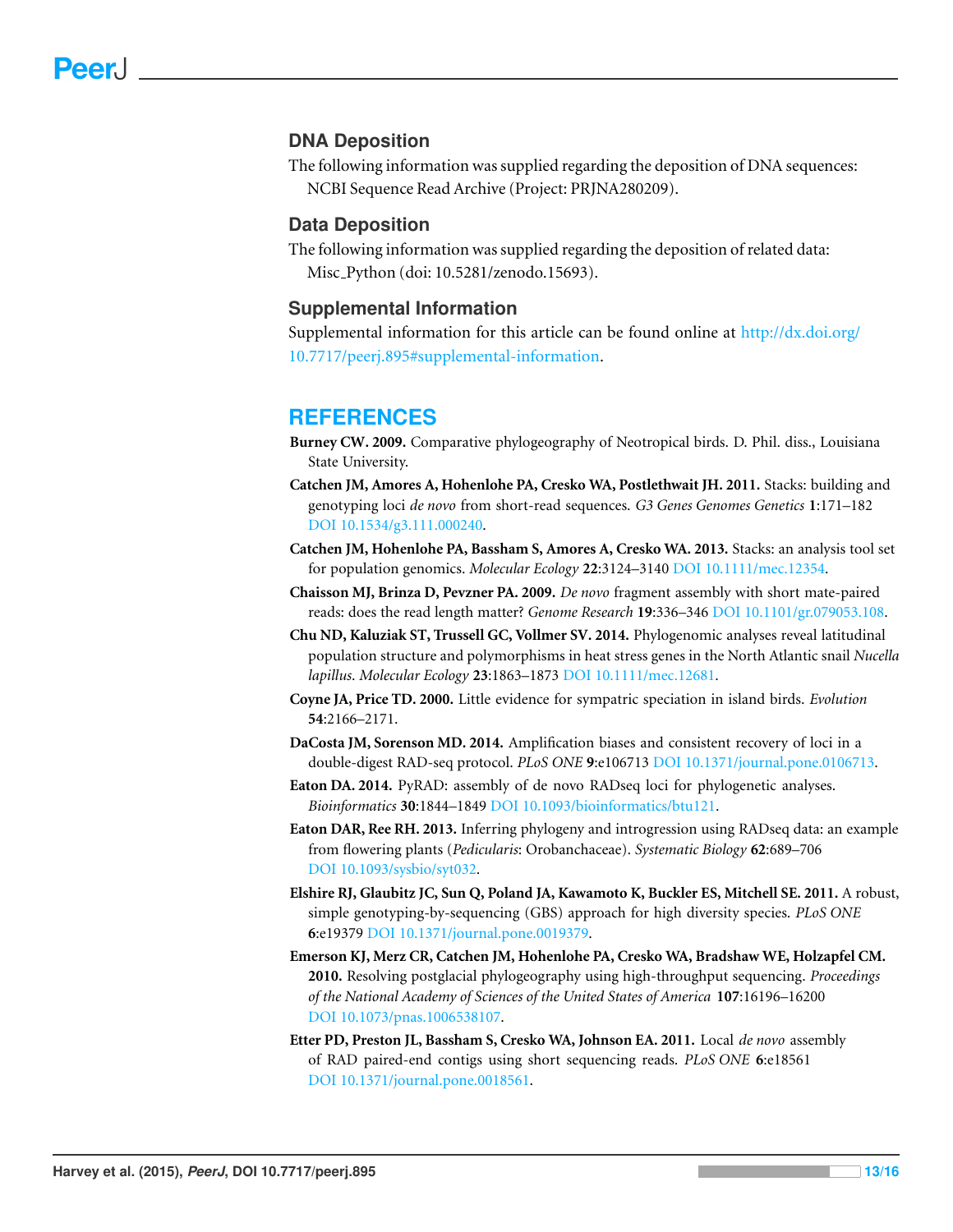- <span id="page-15-0"></span>**Evans BJ, Zeng K, Esselstyn JA, Charlesworth B, Melnick DJ. 2014.** Reduced representation genome sequencing suggests low diversity on the sex chromosomes of Tonkean macaque monkeys. *Molecular Biology and Evolution* **31**:2425–2440 DOI [10.1093/molbev/msu197.](http://dx.doi.org/10.1093/molbev/msu197)
- <span id="page-15-3"></span>**Gill F, Stokes C. 1973.** Contact zones and hybridization in the Jamaican hummingbird, *Trochilus polytmus* (L.). *Condor* **75**:170–176 DOI [10.2307/1365864.](http://dx.doi.org/10.2307/1365864)
- <span id="page-15-8"></span>**Gregory TR, Andrews CB, McGuire JA, Witt CC. 2009.** The smallest avian genomes are found in hummingbirds. *Proceedings of the Royal Society B* **276**:3753–3757 DOI [10.1098/rspb.2009.1004.](http://dx.doi.org/10.1098/rspb.2009.1004)
- <span id="page-15-5"></span>**Harris RS. 2007.** Improved pairwise alignment of genomic DNA. D. Phil. dissertation, State College, Pennsylvania State University.
- <span id="page-15-4"></span>**Harvey MG, Brumfield RT. 2015.** Genomic variation in a widespread Neotropical bird (*Xenops minutus*) reveals divergence, population expansion, and gene flow. *Molecular Phylogenetics and Evolution* **83**:305–316 DOI [10.1016/j.ympev.2014.10.023.](http://dx.doi.org/10.1016/j.ympev.2014.10.023)
- <span id="page-15-1"></span>**Harvey MG, Smith BT, Glenn TC, Faircloth BC, Brumfield RT. 2013.** Sequence capture versus restriction site associated DNA sequencing for phylogeography. ArXiv preprint. [arXiv:1312.6439.](http://arxiv.org/abs/1312.6439)
- <span id="page-15-7"></span>**Hillier WH, Miller W, Birney E, Warren W, Hardison RC, Ponting CP, Bork P, Burt DW, Groenen MAM, Delaney ME, Dodgson JB, Chinwalla AT, Cliften PF, Clifton SW, Delehaunty KD, Fronick C, Fulton RS, Graves TA, Kremitzi C, Layman D, Magrini V, McPherson JD, Miner TL, Minx P, Nash WE, Nhan MN, Nelson JO, Oddy LG, Pohl CS, Randall-Maher J, Smith SM, Wallis JW, Yang S-P, Romanov MN, Rondelli CM, Paton B, Smith J, Morrice D, Daniels L, Tempest HG, Robertson L, Masabanda JS, Griffin DK, Vignal A, Fillon V, Jacobbson L, Kerje S, Andersson L, Crooijmans RPM, Aerts J, Van der Poel JJ, Ellegren H, Caldwell RB, Hubbard SJ, Grafham DV, Kierzek AM, McLaren SR, Overton IM, Arakawa H, Beattie KJ, Bezzubov Y, Boardman PE, Bonfield JK, Croning MDR, Davies RM, Francis MD, Humphray SJ, Scott CE, Taylor RG, Tickle C, Brown WRA, Rogers J, Buerstedde J-M, Wilson SA, Stubbs L, Ovcharenko I, Gordon L, Lucas S, Miller MM, Inoko H, Shiina T, Kaufman J, Salomonsen J, Skjoedt K, Wong GK-A, Wang J, Lio B, Wang J, Yu J, Yang H, Nefedov M, Koriabine M, deJong PJ, Goodstadt L, Webber C, Dickens NJ, Letunic I, Suyama M, Torrents D, von Mering C, Zdobnov EM, Makova K, Nekrutenko A, Elnitski L, Eswara P, King DC, Yang S, Tyekucheva S, Radakrishnan A, Harris RS, Chiaromonte F, Taylor J, He J, Rijnkels M, Griffiths-Jones S, Ureta-Vidal A, Hoffman MM, Severin J, Searle SMJ, Law AS, Speed D, Waddington D, Cheng Z, Tuzun E, Eichler E, Bao Z, Flicek P, Shteynberg DD, Brent MR, Bye JM, Huckle EJ, Chatterji S, Dewey C, Pachter L, Kouranov A, Mourelatos Z, Hatzigeorgiou AG, Paterson AH, Ivarie R, Brandstrom M, Axelsson E, Backstrom N, Berlin S, Webster MT, Pourquie O, Reymond A, Ucla C, Antonarakis SE, Long M, Emerson JJ, Betran E, Dupanloup I, Kaessmann H, ´ Hinrichs AS, Bejerano G, Furey TS, Harte RA, Raney B, Siepel A, Kent WJ, Haussler D, Eyras E, Castelo R, Abril JF, Castellano S, Camara F, Parra G, Guigo R, Bourque G, Tesler G, Pevzner PA, Smit A, Fulton LA, Mardis ER, Wilson RK. 2004.** Sequence and comparative analysis of the chicken genome provide unique perspectives on vertebrate evolution. *Nature* **432**:695–716 DOI [10.1038/nature03154.](http://dx.doi.org/10.1038/nature03154)
- <span id="page-15-2"></span>**Huang H, Knowles LL.** Unforeseen consequences of excluding missing data from next-generation sequences: simulation study of RAD sequences. *Systematic Biology* In Press DOI [10.1093/sysbio/syu046.](http://dx.doi.org/10.1093/sysbio/syu046)
- <span id="page-15-6"></span>**Hudson RR, Slatkin M, Maddison WP. 1992.** Estimation of levels of gene flow from DNA sequence data. *Genetics* **132**:583–589.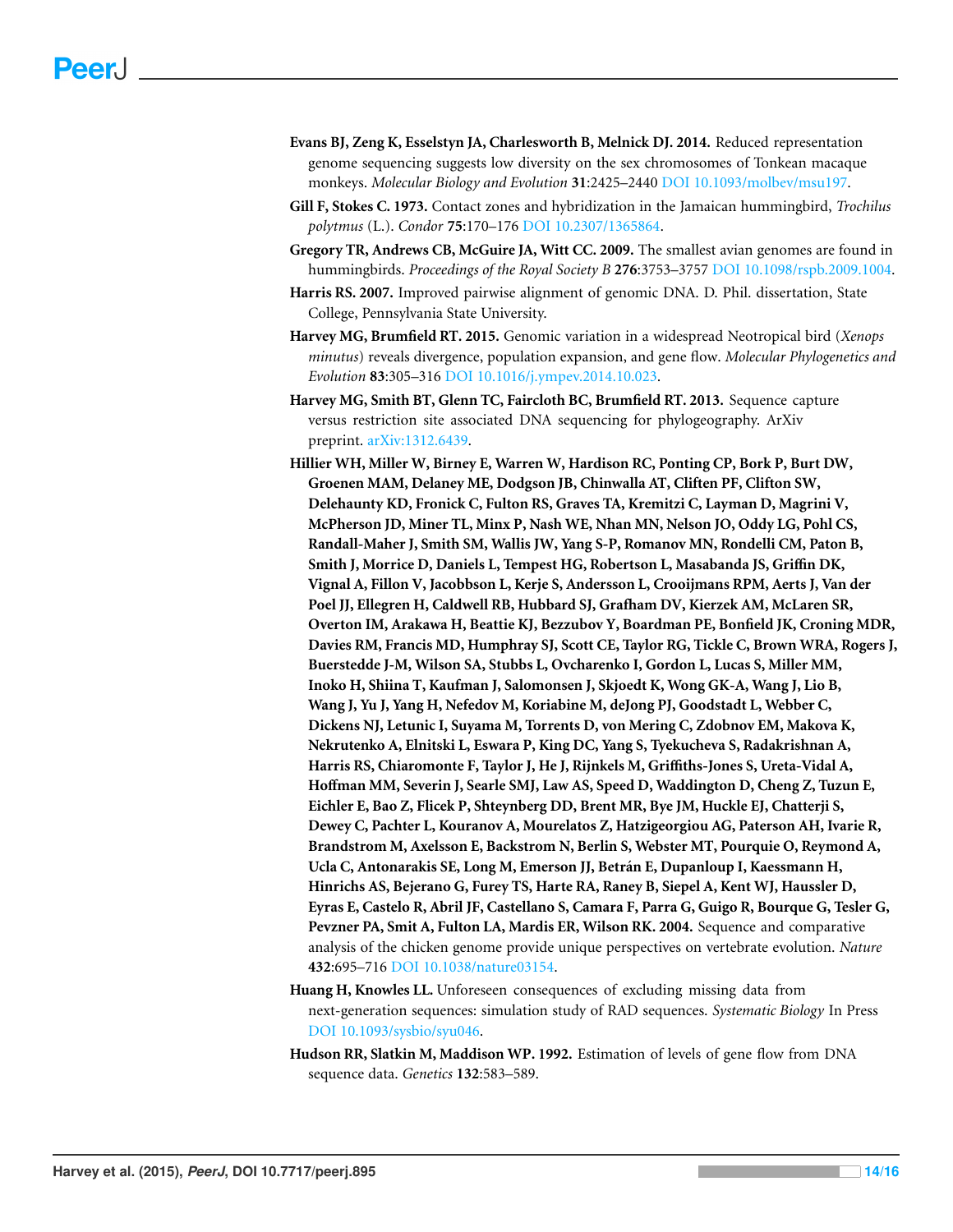- <span id="page-16-2"></span>**Ilut DC, Nydam ML, Hare MP. 2014.** Defining loci in restriction-based reduced representation genomic data from nonmodel species: sources of bias and diagnostics for optimal clustering. *BioMed Research International* **2014**:675158 DOI [10.1155/2014/675158.](http://dx.doi.org/10.1155/2014/675158)
- <span id="page-16-1"></span>**Leache AD, Chavez AS, Jones LN, Grummer JA, Gottscho AD, Linkem CW. 2015. ´** Phylogenomics of Phrynosomatid lizards: conflicting signals from sequence capture versus restriction site associated DNA sequencing. *Genome Biology and Evolution* **7**:706–719 DOI [10.1093/gbe/evv026.](http://dx.doi.org/10.1093/gbe/evv026)
- <span id="page-16-0"></span>**Leache AD, Harris RB, Maliska ME, Linkem CW. 2013. ´** Comparative species divergence across eight triplets of spiny lizards (*Sceloporus*) using genomic sequence data. *Genome Biology and Evolution* **5**:2410–2419 DOI [10.1093/gbe/evt186.](http://dx.doi.org/10.1093/gbe/evt186)
- <span id="page-16-5"></span>**Lewontin RC. 1974.** *The genetic basis of evolutionary change*. New York: Columbia University Press.
- <span id="page-16-4"></span>**Lu F, Lipka AE, Glaubitz J, Elshire R, Cherney JH, Casler MD, Buckler ES, Costich DE. 2013.** Switchgrass genomic diversity, ploidy, and evolution: novel insights from a network-based SNP discovery protocol. *PLoS Genetics* **9**:e1003215 DOI [10.1371/journal.pgen.1003215.](http://dx.doi.org/10.1371/journal.pgen.1003215)
- <span id="page-16-14"></span>**Lunter G, Goodson M. 2011.** Stampy: a statistical algorithm for sensitive and fast mapping of Illumina sequence reads. *Genome Research* **21**:936–939 DOI [10.1101/gr.111120.110.](http://dx.doi.org/10.1101/gr.111120.110)
- <span id="page-16-6"></span>**Maley JM. 2012.** Ecological speciation of King Rails (*Rallus elegans*) and Clapper Rails (*Rallus longirostris*). D. Phil. dissertation, Louisiana State University, Baton Rouge.
- <span id="page-16-7"></span>**Maley JM, Brumfield RT. 2013.** Mitochondrial and next-generation sequence data used to infer phylogenetic relationships and species limits in the Clapper/King rail complex. *The Condor* **115**:316–329 DOI [10.1525/cond.2013.110138.](http://dx.doi.org/10.1525/cond.2013.110138)
- <span id="page-16-13"></span>**Nybom H. 2004.** Comparison of different nuclear DNA markers for estimating intraspecific genetic diversity in plants. *Molecular Ecology* **13**:1143–1155 DOI [10.1111/j.1365-294X.2004.02141.x.](http://dx.doi.org/10.1111/j.1365-294X.2004.02141.x)
- <span id="page-16-10"></span>**Nylander JAA. 2004.** MrAIC.pl. *Available at [http://www.abc.se/](http://www.abc.se/~nylander)*[∼](http://www.abc.se/~nylander)*[nylander](http://www.abc.se/~nylander)* (accessed 20 December 2013).
- <span id="page-16-12"></span>**Paradis E, Claude J, Strimmer K. 2004.** APE: analyses of phylogenetics and evolution in R language. *Bioinformatics* **20**:289–290 DOI [10.1093/bioinformatics/btg412.](http://dx.doi.org/10.1093/bioinformatics/btg412)
- <span id="page-16-16"></span>**Parchman TL, Gompert Z, Mudge J, Schilkey FD, Benkman CW, Buerkle CA. 2012.** Genome-wide association genetics of an adaptive trait in lodgepole pine. *Molecular Ecology* **21**:2991–3005 DOI [10.1111/j.1365-294X.2012.05513.x.](http://dx.doi.org/10.1111/j.1365-294X.2012.05513.x)
- <span id="page-16-17"></span>**Peterson BK, Weber JN, Kay EH, Fisher HS, Hoekstra HE. 2012.** Double digest RADseq: an inexpensive method for de novo SNP discovery and genotyping in model and non-model species. *PLoS ONE* **7**:e37135 DOI [10.1371/journal.pone.0037135.](http://dx.doi.org/10.1371/journal.pone.0037135)
- <span id="page-16-3"></span>**Pop M, Salzberg SL. 2008.** Bioinformatics challenges of new sequencing technologies. *Trends in Genetics* **24**:142–149 DOI [10.1016/j.tig.2007.12.006.](http://dx.doi.org/10.1016/j.tig.2007.12.006)
- <span id="page-16-9"></span>**Python Software Foundation. 2007.** Python version 2.7. *Available at <http://www.python.org>* (accessed 20 December 2013).
- <span id="page-16-11"></span>**R Core Team. 2014.** R: a language and environment for statistical computing. *Available at <http://www.R-project.org/>* (accessed 20 December 2013).
- <span id="page-16-15"></span>**Reitzel AM, Herrera S, Layden MJ, Martindale MQ, Shank TM. 2013.** Going where traditional markers have not gone before: utility of an promise for RAD sequencing in marine invertebrate phylogeography and population genomics. *Molecular Ecology* **22**:2953–2970 DOI [10.1111/mec.12228.](http://dx.doi.org/10.1111/mec.12228)
- <span id="page-16-8"></span>**Remsen Jr JV. 2003.** Family Furnariidae (Ovenbirds). In: del Hoyo J, et al., ed. *Handbook of the birds of the world*. Barcelona: Lynx Edicions, 162–357.